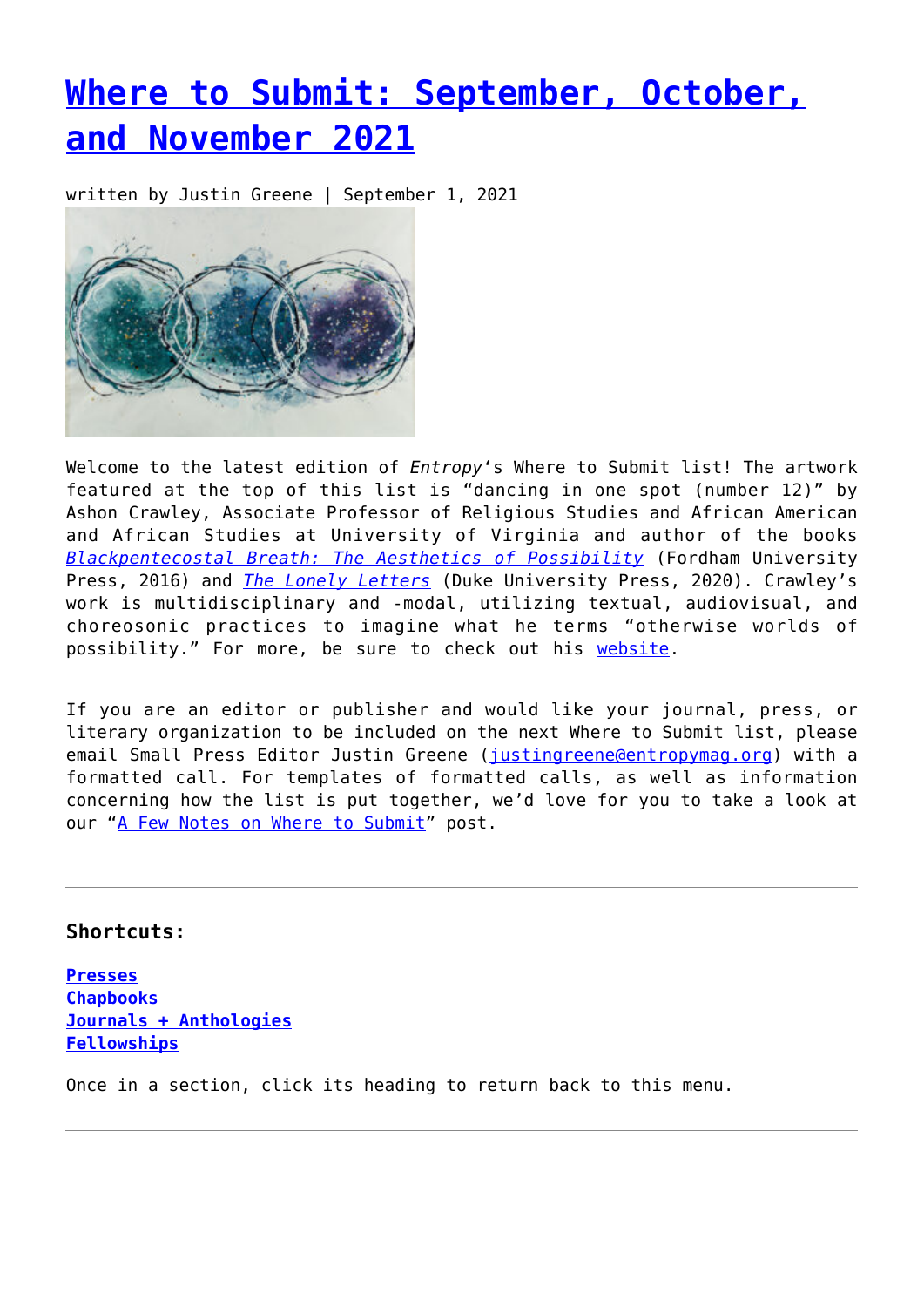### **Presses:**

*Submitting a manuscript? For another helpful resource, try the Entropy [Small](https://entropymag.org/small-press-database/) [Press Database](https://entropymag.org/small-press-database/), a compendium of interviews from more than 175 small presses, with links to submission guidelines, current books, and more.*

**[7.13 Books](https://713books.submittable.com/submit)** / Now / Fiction / Fee: \$5

**[Academy of American Poets — First Book Award](https://poets.org/academy-american-poets/prizes/first-book-award)** / Due: October 1, 2021 / First Books of Poetry / Fee: \$35 / Prize: \$5,000 + Publication by Graywolf Press / Judge: Tyehimba Jess

**[Alice James Books – Alice James Award](https://www.alicejamesbooks.org/submit#AliceJamesAward)** / Due: October 15, 2021 / Poetry / Fee: \$30 / Prize: \$2,000 + Publication

**[The American Poetry Review – APR/Honickman First Book Prize](https://americanpoetryreview.submittable.com/submit)** / Due: October 31, 2021 / Poetry / Fee: \$25 / Prize: \$3,000 + Publication with Copper Canyon Press / Judge: Jericho Brown

**[Anhinga Press — Philip Levine Prize for Poetry](http://www.anhingapress.org/philip-levine-prize)** / Due: September 30, 2021 / Poetry / Fee: \$25 / Prize: \$2,000 + Publication / Judge: Carmen Giménez Smith

**[Another New Calligraphy](http://www.anothernewcalligraphy.com/submissions.html)** / Now / Music, Books

**[Apocalypse Party](https://www.apocalypse-party.com/submissions.html)** / Year-Round / All Genres

**[Ashland Creek Press – Siskiyou Prize for New Environmental Literature](http://siskiyouprize.com/guidelines.html)** / Now / Fiction, Nonfiction / Fee: \$25 / Prize: \$1,000 + 2-Week Residency at Sitka Center for Art and Ecology + Publication / Judge: Deb Olin Unferth

**[Autumn House Press — Rising Writer Prize](https://www.autumnhouse.org/submissions/rising-writers-prize/)** / October 1, 2021 – January 15, 2022 / Poetry / Fee: \$25 / Prize: \$1,500 + Publication / Judge: Donika Kelly

**[Baobab Press](https://baobabpress.submittable.com/submit)** / Year-Round / Poetry, Short Fiction, Novels, Creative Nonfiction, Comics and Visual Narrative

**[Black Lawrence Press](hhttps://blacklawrencepress.com/submissions-and-contests/the-big-moose-prize/ target=)** / November 1 – 30, 2021 / Poetry, Fiction, Nonfiction, Translations (from the German), Cultural Studies / Fee: \$12 (Discounted Book Price)

**[Blair – Lee Smith Novel Prize](https://www.blairpub.com/submissions/)** / Due: September 1, 2021 / Fiction, Novels / Prize: \$1,000 + Publication / Judge: Deesha Philyaw

**[BlazeVOX](http://www.blazevox.org/index.php/faqs/)** / Year-Round / Poetry, Fiction

**[BOA Editions — A. Poulin, Jr. Poetry Prize](https://www.boaeditions.org/pages/a-poulin-jr-poetry-prize)** / Due: November 30, 2021 / Poetry Debuts / Fee: \$25 / Prize: \$1,000 + Publication / Judge: Stephanie Burt

**[Brick Road Poetry Press – Book Contest](https://www.brickroadpoetrypress.com/poetry-book-contest/)** / Due: November 1, 2021 / Poetry / Fee: \$30 / Prize: \$1,000 + Publication

**[Brunel International African Poetry Prize](http://www.africanpoetryprize.org/rules)** / October 1 – November 1, 2021 / First Books of Poetry by African Writers / Prize: £3,000 + Publication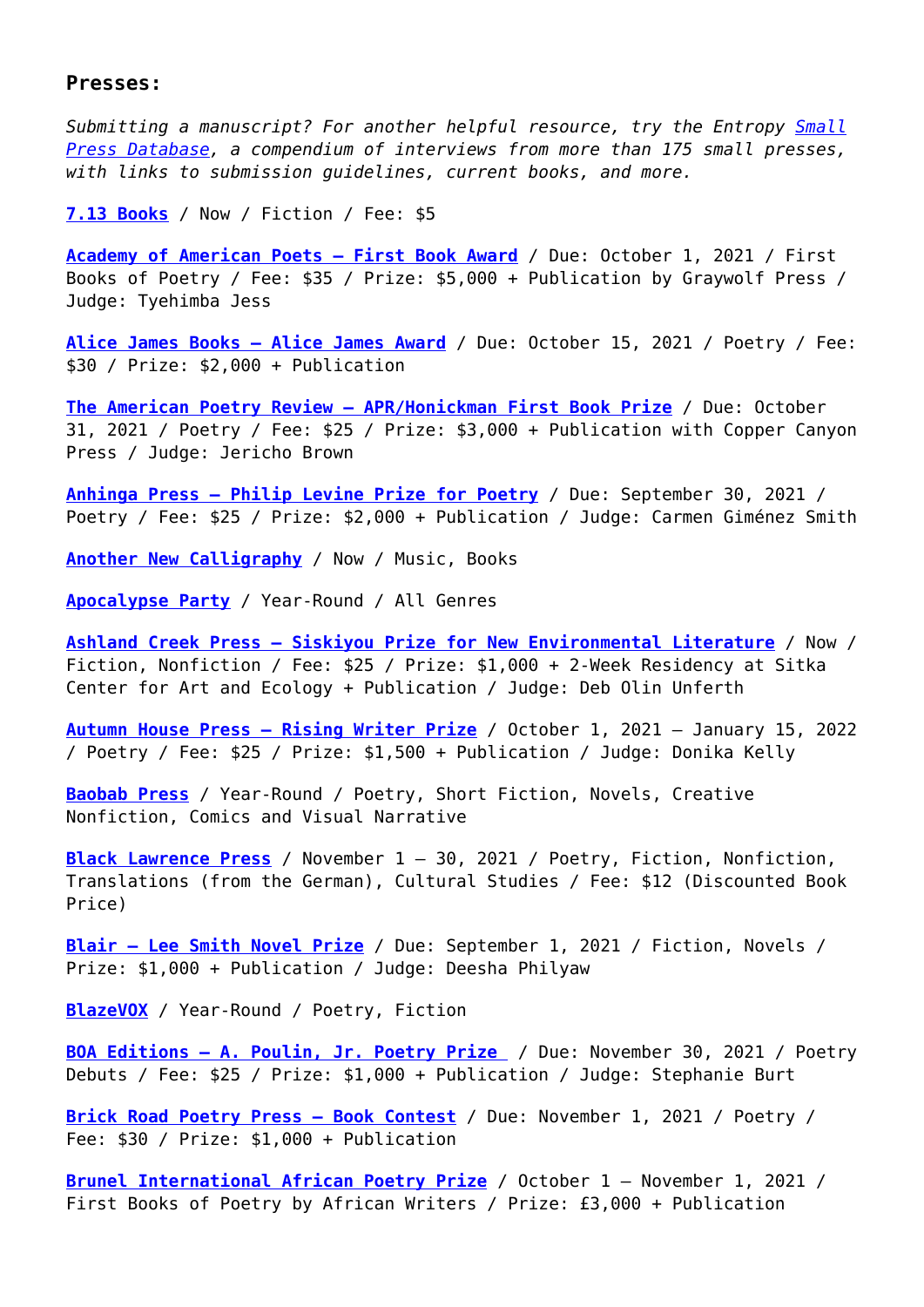**[Canis Major Books](https://www.canismajorbooks.com/submission-guidelines)** / Year-Round / Fiction / Fee: \$20

**[Cider Press Review Book Award](https://ciderpressreview.com/bookaward/book-award-submission-guidelines/#.YSQ1g9NKi3L)** / Due: November 30, 2021 / Poetry / Fee: \$26 / Prize: \$1,500 + Publication

**[Cloudbank Books – Vern Rutsala Poetry Prize](https://cloudbankbooks.com/contest-rules/)** / Due: October 31, 2021 / Poetry, Flash Fiction, Hybrid / Fee: \$25 / Prize: \$1,000 + Publication / Judge: Doug Ramspeck

**[co•im•press](https://coimpress.submittable.com/submit)** / Now / Translations

**[Conduit Books & Ephemera – Minds on Fire Open Book Prize](https://conduit.submittable.com/submit)** / Due: October 31, 2021 / Poetry / Fee: \$25 / Prize: \$1,500 + Publication

**[Cooper Dillon Books](https://cooperdillon.submittable.com/submit)** / Year-Round / Poetry / Fee: \$10 (or Buy a Book)

**[Copper Nickel – Jake Adam York Prize](http://copper-nickel.org/bookprize/)** / Due: October 15, 2021 / Poetry / Fee: \$25 / Prize: \$2,000 + Publication by Milkweed Editions / Judge: Dana Levin

**[Counterpath Press](http://counterpathpress.org/contact)** / Year-Round / Queries

**[Deep Vellum Publishing](https://www.deepvellum.org/submissions)** / Year-Round / Poetry, Fiction, Nonfiction, Translations

**[Disorder Press](http://disorderpress.com/submissions/)** / Year-Round / Poetry, Fiction, Creative Nonfiction, Art Work, Photography

**[Driftwood Press](https://www.driftwoodpress.net/submit/)** / Now / Novellas, Graphic Novels / Fee: \$20 (Novellas Only) / Prize: \$200 – \$500 (Graphic Novels) or \$400 (Novella) + Publication

**[Dzanc Books — Prizes](https://dzancbooks.submittable.com/submit)** / Due: September 30, 2021 / Novels, Novellas, Short Story Collections, Nonfiction / Fee: \$25 / Prize: \$5,000 (Novel), \$2,500 (Short Story), or \$1,500 (Nonfiction) + Publication

**[Elixir Press — Poetry Awards](http://elixirpress.com/guidelines/annual-poetry-awards)** / Due: October 31, 2021 / Poetry / Fee: \$30 / Prize: \$2,000 + Publication / Judge: John Nieves

**[Elixir Press — Poetry Awards](http://elixirpress.com/guidelines/annual-poetry-awards)** / Due: October 31, 2021 / Poetry / Fee: \$30 / Prize: \$2,000 + Publication / Judge: John Nieves

**[Eyelands Book Awards](https://eyelands.gr/english-section/)** / Due: October 20, 2021 / Poetry, Novels, Novellas, Short Fiction, Historical Fiction, Memoir Children's Books, Graphic Novels / Fee: \$30 / Prize: 5-Day Holiday in Athens + Handmade Ceramic + Publication / Judges: Gail Sidonia Sobat (Poetry), Andriana Minou (Short Stories), Gregory Papadoyiannis (Novels, Novellas, Historical Fiction, and Memoir), Patricia Marchesi (Children's books and Graphic Novels)

**[FC2 – Catherine Doctorow Innovative Fiction Prize](http://www.fc2.org/prizes.html)** / Due: November 1, 2021 / Fiction from a Writer with at Least Three Books of Fiction Published / Fee: \$25 / Prize: \$15,000 + Publication / Final Judge: Cristina Rivera Garza

**[FC2 – Ronald Sukenick Innovative Fiction Contest](http://www.fc2.org/prizes.html)** / Due: November 1, 2021 / Fiction / Fee: \$25 / Prize: \$1,500 + Publication / Final Judge: Marream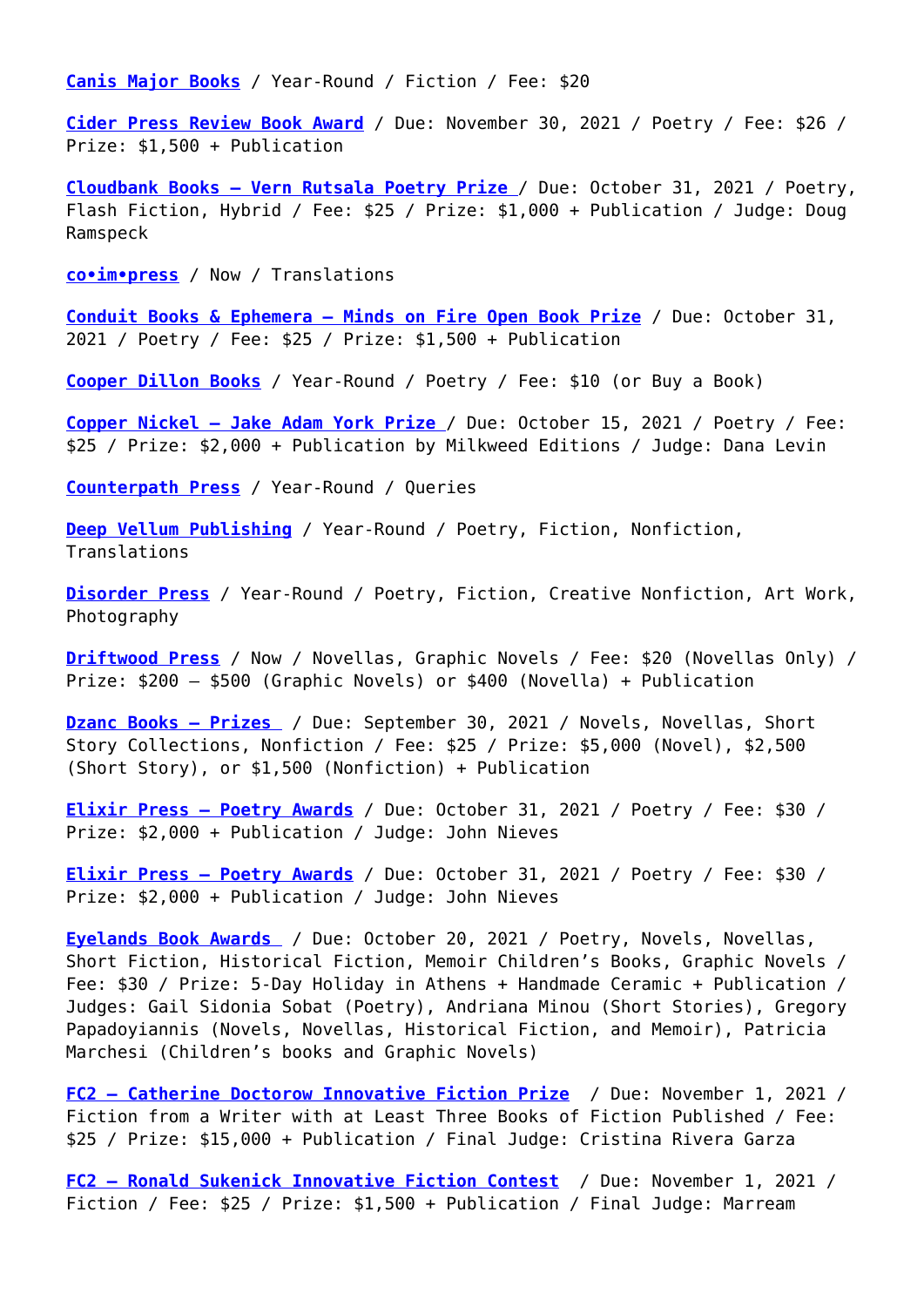Krollos

**[Folly X.O.](http://follyxo.com/)** / Year-Round / Novels, Novellas, Short Story Collections, Nonfiction, Serials, Hybrid

**[Gold Wake Press](https://goldwakepress.submittable.com/submit)** / Due: September 30, 2021 / All Genres / Fee: \$17 (Comes with Book of Choice)

**[Green Linden Press — The Wishing Jewel Prize](https://www.greenlindenpress.com/submit)** / Open: September 1, 2021 / Hybrids / Fee: \$12.50 / Prize: \$1,000 + Publication

**[Half Mystic Press](https://www.halfmystic.com/writers)** / Year-Round / Poetry, Novel, Novella, Short Story and Essay Collection, Memoir, Drama, Experimental / Fee: \$3

**[Harbor Editions — Laureate Prize](https://www.smallharborpublishing.com/harbor-editions)** / Due: November 30, 2021 / Poetry / Fee: \$25 / Prize: \$500

**[Headmistress Press — Sappho's Prize in Poetry](https://headmistresspress.submittable.com/submit)** / October 1 – 31, 2021 / Poetry from a Lesbian Author / Fee: \$15 / Judge: Mary Meriam

**[Homebound Publications — Little Bound Books](https://homeboundpublications.submittable.com/submit)** / Novellas, Nonfiction

**[Inlandia Books](https://inlandiaaliteraryjourney.submittable.com/submit)** / Book Proposals from Writers with a Connection to Inland Southern California / Due: October 1, 2021

**[Inside the Castle — The Castle Freak](http://www.insidethecastle.org/castle-freak/)** / Due: October 1, 2021 / Proposals for Works of Exactly 100,000 Words That Will Be Written in 5 Days

*[The Journal](http://thejournalmag.org/book-prizes/wheeler-prize)***[/Ohio State University Press Charles B. Wheeler Poetry Prize](http://thejournalmag.org/book-prizes/wheeler-prize)** / Now / Poetry / Fee: \$23 or \$11.50 for BIPOC Poets/ Prize: \$2,500 + Publication by Mad Creek Books

**[Kallisto Gaia Press — Acacia Fiction Prize](https://kallistogaiapress.submittable.com/submit)** / September 15 – December 31, 2021 / Fiction / Fee: \$25 / Prize: \$1,200 + Publication

**[Kernpunkt Press](http://www.kernpunktpress.com/submissions.html)** / Year-Round / Novels, Novellas / Fee: \$10

**[Kiddiepunk](http://www.kiddiepunk.com/contact.htm)** / Year-Round / Zines and Books Centered Around Childhood

**[Los Galesburg](https://www.losgalesburg.com)** / Due: September 30, 2021 / Novellas / Fee: \$20

**[Metatron Press — The Metatron Prize for Rising Authors](https://metatron.submittable.com/submit)**/ Due: October 1, 2021 / Poetry, Fiction / Fee: \$25 / Prize: \$777 + Publication / Judges: Fariha Roísín (Poetry), Marlowe Granados (Fiction)

**[Nightboat Books](https://nightboat.org/about/)** / Open: September 2021 / Poetry / Fee: \$15 / Prize: \$1,000 + Publication

**[Ohio University Press – Hollis Summers Poetry Prize](https://www.ohioswallow.com/poetry_prize)** / Due: December 1, 2021 / Poetry / Fee: \$30 / Prize: \$1,000 + Publication

**[OOMPH! Press](http://www.oomphpress.com/submit-2021)** / Now / Poetry in Translation, Short Prose in Translation

**[Ornithopter Press](https://www.ornithopterpress.com/submissions.html)** / September 22 – November 1, 2021 / Poetry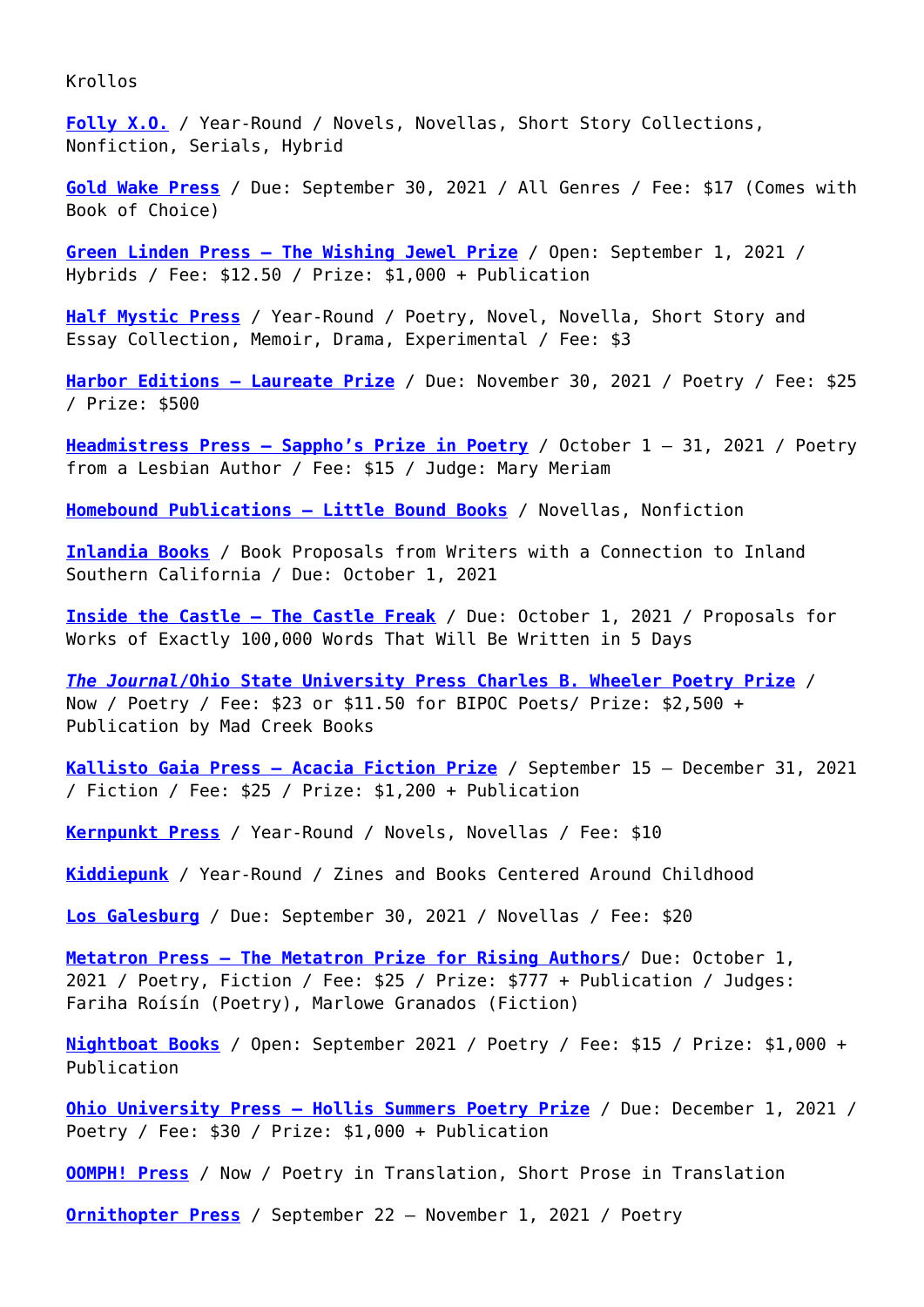**[Outpost 19](https://outpost19.submittable.com/submit)** / Year-Round / Fiction, Nonfiction, Hybrid

**[PANK — Big Books](https://pankmagazine.submittable.com/submit)** / Now / Poetry, Fiction, Nonfiction, Experimental, Collaborative, Hybrid / Fee: \$15

**[Persea Books – Lexi Rudnitsky First Book Prize](https://www.perseabooks.com/lexi-rudnitsky-prize-award)** / Due: October 31, 2021 / First Book of Poetry by a Woman / Fee: \$30 / Prize: \$1,000 + Publication + 6- Week Residency in Italy

**[Perugia Press](https://perugiapress.submittable.com/submit)** / Due: November 15, 2021 / First or Second Book of Poetry by a Woman / Fee: \$15 (Free for BIWOC Poets) / Prize: \$1,000 + Publication

**[Plays Inverse Press](http://www.playsinverse.com/contact.html)** / Now / Plays, Cross-Genre, Performance Lit

**[Press 53 Award for Short Fiction](https://www.press53.com/award-for-short-fiction)** / Due: December 31, 2021 / Fiction / Fee: \$30 / Prize: \$1,000 + Publication

**[Punctum Books](https://punctumbooks.com/contact/)** / Now / Proposals for Unconventional Scholarly Work

**[Radix Media — The Megaphone Prize](https://radixmedia.org/megaphone-prize/)**/ Due: September 30, 2021 / Debut Short Story Collections by Writers of Color / Fee: \$20 / Prize: \$1,000 + Publication / Judge: Deesha Philyaw

**[Red Hen Press](https://redhenpress.submittable.com/submit)** / Now / All Genres / Fee: \$20

**[Red Hen Press — Benjamin Saltman Poetry Award](https://redhenpress.submittable.com/submit)** / Due: October 31, 2021 / Poetry / Fee: \$25 / Prize: \$3,000 + Publication / Judge: Major Jackson

**[Red Hen Press — Fiction Award](https://redhenpress.submittable.com/submit)** / Due: September 30, 2021 / Poetry / Fee: \$25 / Prize: \$1,000 + Publication / Judge: Aimee Liu

**[Red Hen Press — Quill Prose Award](https://redhenpress.submittable.com/submit)** / Due: October 30, 2021 / Prose by Queer Writers / Fee: \$10 / Prize: \$1,000 + Publication / Judge: Kazim Ali

**[Riot in Your Throat Press](https://riotinyourthroat.com/contact-submissions/)** / November 1 – 30, 2021 / Poetry / Fee: \$10 / Prize: \$500 + Publication

**[River Teeth – Literary Nonfiction Prize](https://www.riverteethjournal.com/contests)** / Due: October 31, 2021 / Nonfiction / Fee: \$27 / Prize: \$1,000 + Publication by The University of New Mexico Press / Judge: Rigoberto González

**[Sarabande Books](https://entropymag.org/sarabandebooks.org/open-essay)** / September 1 – 30, 2021 / All Genres from Writers with Ties to Kentucky / Fee: \$20

**[Saturnalia Books — The Malinda A. Markham Translation Prize](https://saturnaliabooks.com/poetry-prize/)** / Due: October 31, 2021 / Due: November 1, 2021 / Poetry from a Female-Identifying Poet Translated by a Female-Identifying Translator / Fee: \$25 / Prize: \$2,000 + Publication

**[Schism Press](https://schismpress.tumblr.com/about)** / Now / Philosophy, Theory, Antithetical Literary Works, Experimental Works

**[Southeast Missouri State University Press – Nilsen Literary Prize For a First](http://www.semopress.com/events/nilsen-prize/) [Novel](http://www.semopress.com/events/nilsen-prize/)**/ Due: November 1, 2021 / Novels / Fee: \$25 / Prize: \$2,000 +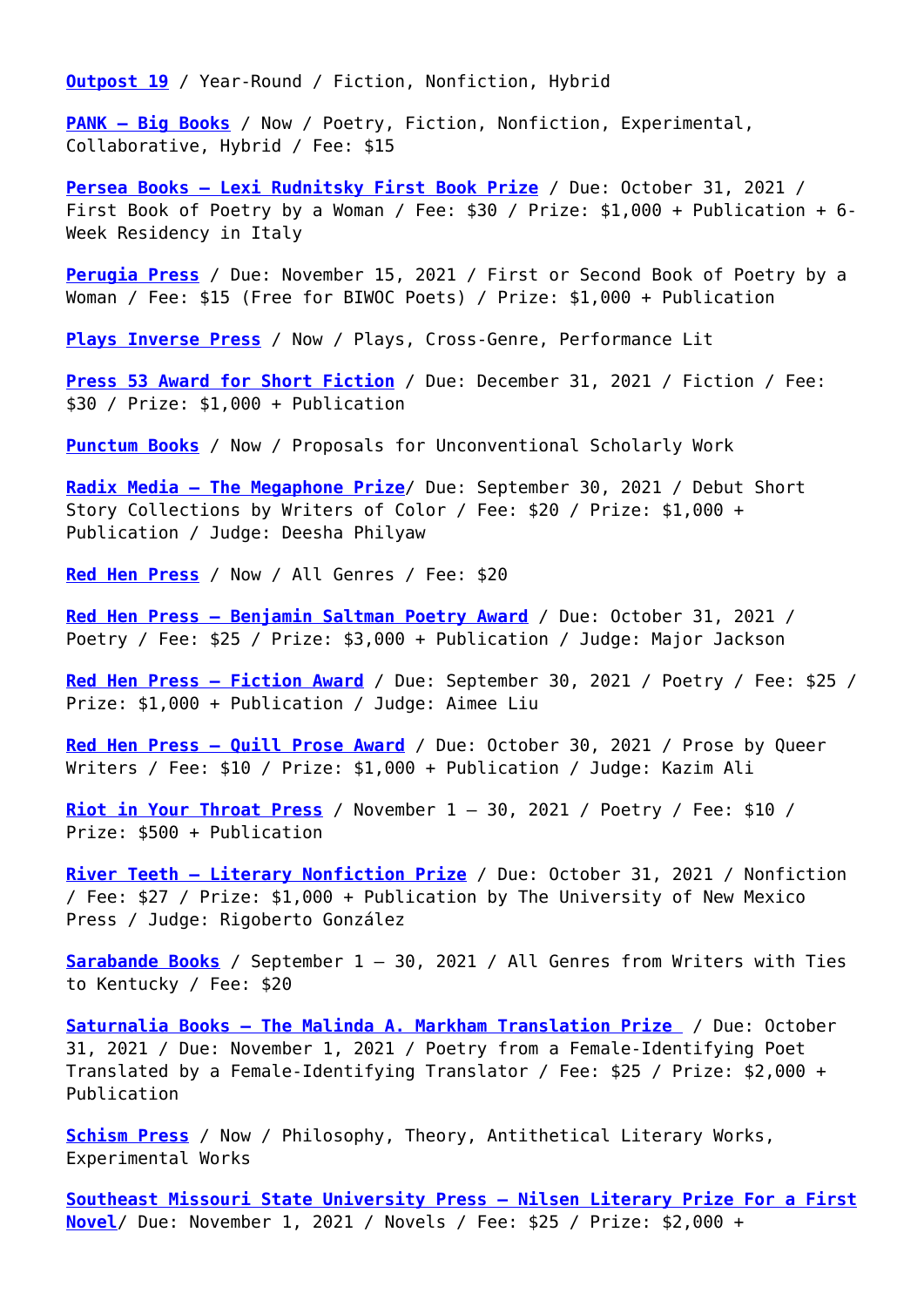Publication

**[Split/Lip Press](https://www.splitlippress.com/submissions)** / October 1 – December 1, 2021 / Nonfiction, Hybrid / Fee: \$15

**[Spurl Editions](https://spurleditions.com/about)** / Now / Prose, Translations of Prose

**[Spuyten Duyvil](http://www.spuytenduyvil.net/submissions.html)** / Year-Round / Poetry, Prose, Cross-Genre

**[Texas Review Press — The George Garrett Fiction Prize](http://texasreviewpress.org/submissions/george-garrett-fiction-prize)** / Due: September 30, 2021 / Poetry / Fee: \$28 / Prize: \$1,000 + Publication by Texas Review Press

**[Texas Review Press — The X.J. Kennedy Poetry Prize](http://texasreviewpress.org/submissions/x-j-kennedy-poetry-prize)** / Due: September 30, 2021 / Poetry / Fee: \$28 / Prize: \$10,000 + Publication by Texas Review Press / Judge: Kazim Ali

**[Thirty West Publishing House](https://thirtywest.submittable.com/submit)** / Due: November 21, 2021 / Poetry, Fiction, Nonfiction

**[Trio House Press — Trio Award for First or Second Book and Louise Bogan Award](https://www.triohousepress.org/submissions.html) [for Artistic Merit and Excellence](https://www.triohousepress.org/submissions.html)** / November 1, 2021 – April 30, 2021 / Poetry / Fee: \$25 / Prize: \$1,000 + Publication

**[Tupelo Press](https://tupelopress.submittable.com/submit)** / Now / Translations / Prize: \$2,500 – \$3000 + Publication

**[Two Dollar Radio](https://twodollarradio.submittable.com/submit)** / Now / Fiction / Fee: \$3

**[Two Lines Press](https://twolines.submittable.com/submit/)** / Now / Novels and Short Story Collections in Translation

**[University of Alberta Press](https://ualbertapress.submittable.com/submit)** / Now / Fiction, Nonfiction

**[University of Arkansas Press – Miller Williams Poetry Prize](https://uapress.com/millerwilliamspoetryseries)** / Due: September 30, 2021 / Poetry / Fee: \$28 / Prize: \$5,000 + Publication / Series Editor: Patricia Smith

**[University of Iowa Press — Iowa Short Fiction Award](https://www.uipress.uiowa.edu/authors/iowa-short-fiction.htm)** / Due: September 30, 2021 / Short Stories

**[University of Wisconsin Press – Brittingham & Felix Pollak Poetry Prizes](https://creativewriting.wisc.edu/submit.html)** / Due: September 16, 2021 / Poetry / Fee: \$28 / Prize: \$1,000 + Publication / Judge: Carmen Giménez Smith

**[Wendy's Subway](https://wendyssubway.submittable.com/submit)** / Due: September 30, 2021 / Poetry, Hybrid / Fee: \$20 / Prize: \$1,000 + Publication / Judge: John Keene

**[Wendy's Subway — Carolyn Bush Award](https://wendyssubway.submittable.com/submit)** / Due: September 30, 2021 / Poetry and Hybrid Works from an Emerging Woman Writer Residing in New York City / Fee: \$15 / Prize: \$1,000 + Publication

<span id="page-5-0"></span>**[WTAW Press](https://www.wtawpress.org/submissions)** / Due: September 15, 2021 / Fiction, Nonfiction, Hybrid / Fee: \$28

**[Yale Series of Younger Poets](http://youngerpoets.yupnet.org/submission-instructions/)** / October 1 – November 15, 2021 / Poetry / Fee: \$25 / Judge: Rae Armantrout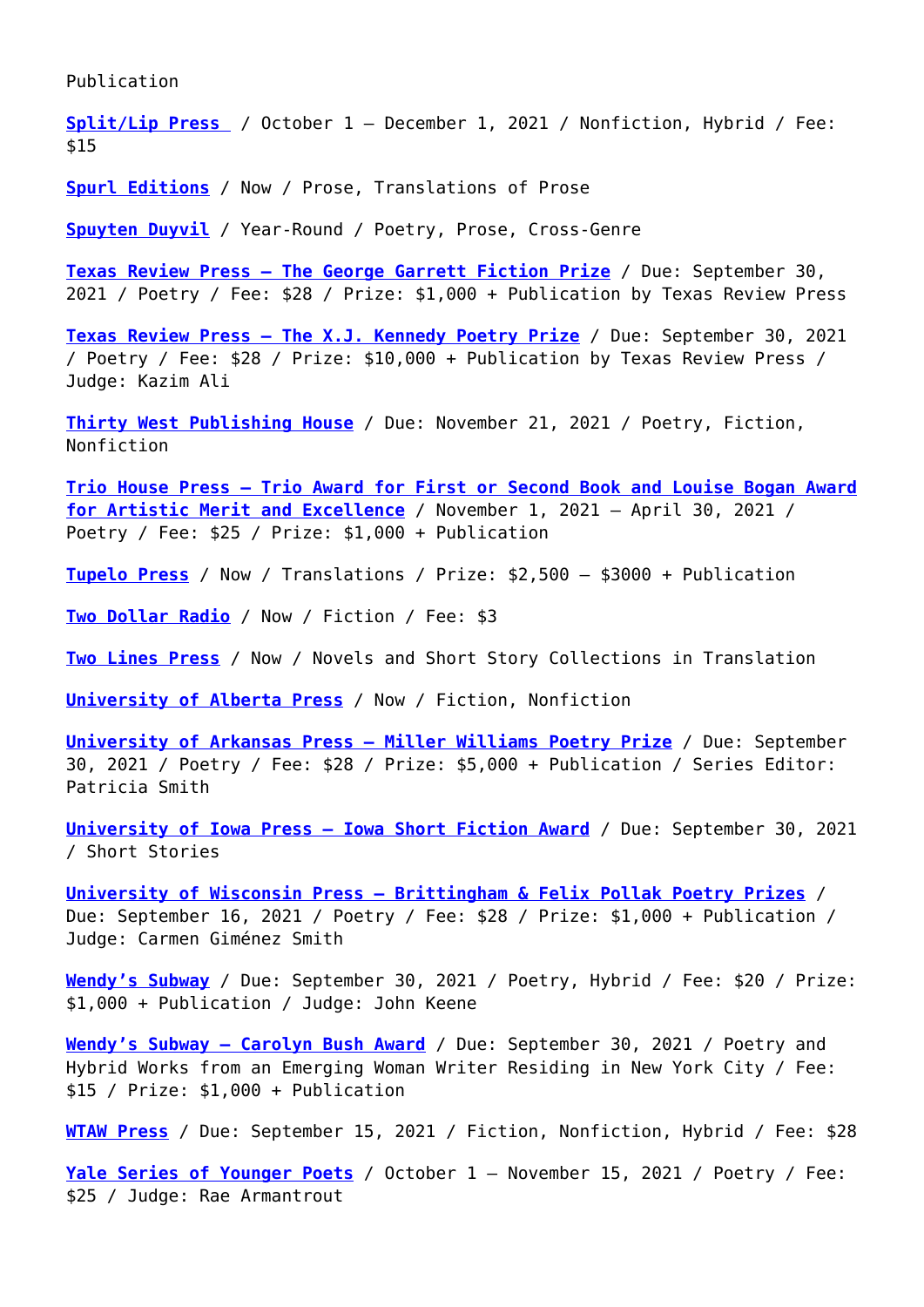## **Chapbooks:**

*[ATTN](https://furtherotherbookworks.com/index.php/attn/attn-open-archive/)***[: Open Archive Series](https://furtherotherbookworks.com/index.php/attn/attn-open-archive/)** / Now / Multiple-Author Poetry Collections and Archives

*[ATTN](https://furtherotherbookworks.com/index.php/attn/attn-open-archive/)***[: Correspondences](https://furtherotherbookworks.com/index.php/attn/attn-open-archive/)** / Now / Poetry Collaboration

**[American Poetry Journal — Chapbook Series](https://www.apjpoetry.org/submit)** / Due: September 1, 2021 / Poetry / Fee \$15

**[Bateau Press – Boom Chapbook Contest](https://bateaupress.org/index.php/submission-guidelines/bateau-chapbook-contests/)** / Due: November 15, 2021 / Poetry, Fiction, Flash Fiction, Nonfiction, Flash Nonfiction, Hybrids / Fee: \$14 / Prize: \$250 + Publication

**[Beloit Poetry Journal — The Chad Walsh Chapbook Series](https://www.bpj.org/submit/chad-walsh-chapbook-series-guidelines)** / October 1 – November 30, 2021 / Poetry / Fee: \$20 / Prize: \$2,500 + Publication

**[Black Lawrence Press — The Fall Black River Chapbook Competition](https://blacklawrencepress.submittable.com/submit)** / Due: October 31, 2021 / Poetry, Prose / Fee: \$15 / Prize: \$500 + Publication

**[Bottlecap Features](https://bottlecap.press/pages/bottlecap-press-submission-guidelines)** / Now / Poetry, Fiction

**[Cave Canem — Toi Derricotte & Cornelius Eady Chapbook Prize](https://cavecanempoets.org/prizes/toi-derricotte-cornelius-eady-chapbook-prize/)** / Due: September 15, 2021 / Poetry / Prize: \$1,000 + Publication by Jai-Alai Books + Residency at The Writer's Room / Final Judge: Lillian-Yvonne Bertram

**[Center for Book Arts – Poetry Chapbook Competition](https://centerforbookarts.org/annual-chapbook-competition)** / Due: December 15, 2021 / Poetry / Prize: \$500 + Publication + Residency at the Millay Colony for the Arts / Judge: Mei-mei Berssenbrugge

**[Comstock Review – Jessie Bryce Niles Chapbook Contest](https://comstockreview.submittable.com/submit)** / Due: November 1, 2021 / Poetry / Fee: \$32.50 / Prize: \$1,000 + Publication

**[Cooper Dillon Books](https://cooperdillon.submittable.com/submit)** / Year-Round / Poetry / Fee: \$10 (or Buy a Book)

**[Disorder Press](http://disorderpress.com/submissions/)** / Year-Round / Poetry, Fiction, Nonfiction

**[Eggtooth Editions](https://eggtootheditions.wordpress.com/home/contest-guidelines/)** / September 15 – December 15, 2021 / Poetry, Drama, Fiction, Nonfiction, Comics, Visual Art, Hybrid / Fee: \$10

**[Foglifter, Still Here San Francisco, and RADAR Productions — Start A Riot!](https://foglifterjournal.com/start-a-riot/) [Chapbook Prize](https://foglifterjournal.com/start-a-riot/)** / Due: November 1, 2021 / Fiction, Nonfiction, Graphic novel, Hybrid, or Cross-Genre Work from a QTBIPOC+ Literary Artist Residing in the San Francisco Bay Area / Prize: \$1,000 + Spot on the Sister Spit Tour + Publication

**[Flume Press Chapbook Contest](https://flumepress.com/submissions/)** / Due: October 1, 2021 / Poetry, Prose, Hybrid / Fee: \$15 / Prize: \$200 + Publication

**[Francis House](https://francishouse.submittable.com/submit)** / Now / Poetry, Chaplets, Zines / Fee: \$10 (Chapbooks), \$5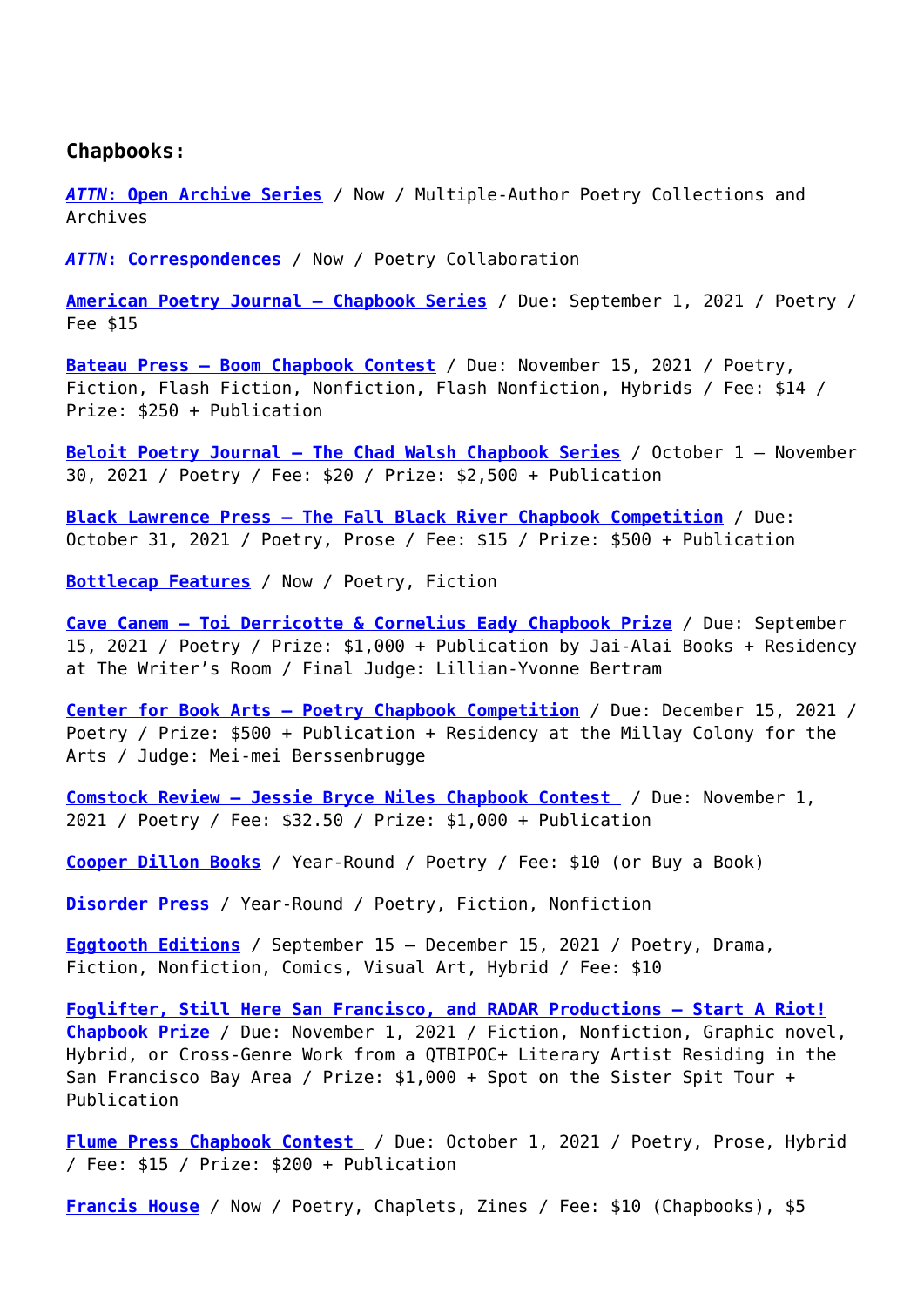(Chaplets, Zines)

**[Frost Place Chapbook Competition](https://bullcitypress.com/submissions-top/frost-place-chapbook-competition/)** / October 1, 2021 – January 5, 2022 / Poetry / Fee: \$28 / Prize: \$250 + Publication by Bull City Press + Tuition, Room, and Board at The 2022 Frost Place Poetry Seminar

**[Gap Riot](https://www.gapriotpress.com/submissionguidelines)** / Now / Poetry

**[GASHER Press — Chapbook Prize](https://www.gasherjournal.com/submission)** / Due: September 30, 2021 / Poetry / Fee: \$10 / Prize: \$250 + Publication

**[Gold Line Press](https://dornsife.usc.edu/goldlinepress/contest/) [Chapbook Contest](https://dornsife.usc.edu/goldlinepress/contest/)** / Due: September 15, 2021 / Poetry, Fiction, Nonfiction / Fee: \$15 / Prize: \$500 + Publication / Judges: Taneum Bambrick (Poetry), Matthew Salesses (Fiction), Daisy Hernandez (Nonfiction)

**[Greying Ghost Press- Pamphlet and Art Zine Submissions](http://www.greyingghost.com/submit)** / Now / Nonfiction, Art

**[The Hunger — Tiny Fork Chapbook Series Contest](https://www.thehungerjournal.com/tiny-fork-chapbooks)** / Due: September 1, 2021 / Poetry, Prose, Hybrid / Fee: \$10 / Prize: \$100 + Publication

**[Homebound Publications – Little Bound Books](https://homeboundpublications.submittable.com/submit)** / Now / Fiction, Nonfiction

**[JuxtaProse Chapbook Prize](https://juxtaprosemagazine.submittable.com/submit)** / Due: November 20, 2021 / Poetry / Fee: \$25 / Prize: \$1,000 + Publication

**[Kallisto Gaia Press — Saguaro Poetry Prize](https://kallistogaiapress.submittable.com/submit)** / September 15 – December 31, 2021 / Poetry / Fee: \$25 / Prize: \$1,200 + Publication

**[Kissing Dynamite Poetry Press — Microchapbook Series](http://www.kissingdynamitepoetry.com/press.html)** / October 1 – 31, 2021 / Poetry, Visual Poetry

**[Long Day Press](http://www.longdaypress.com/submissions/)** / Due: October 31, 2021 / Fiction, Nonfiction, Hybrid / Fee: Purchase of One Long Day Title

**[The Massachusetts Review — Working Titles](https://www.massreview.org/submission-guidelines/working-titles-guidelines)** / Year-Round (Send by Mail Until October 1, 2021) / Prose, Interactive / Fee: \$3

**[Newfound — The Anzaldúa Poetry Prize](https://newfound.org/poetry-prize/)** / Due: September 15, 2021 / Prose / Fee: \$15 / Prize: \$1,500 + Publication / Judge: Chen Chen

**[Newfound — Prose Prize](http://newfoundjournal.org/prose-prize/)** / September 15, 2021 – March 15, 2022 / Prose / Fee: \$15 / Prize: \$500 + Publication / Judge: Erika T. Wurth

**[PANK — Little Books](https://pankmagazine.submittable.com/submit)** / Now / Poetry, Fiction, Nonfiction, Hybrid / Fee: \$12

**[Seven Kitchens Press — The Rane Arroyo Chapbook Series](https://sevenkitchenspress.com/series-guidelines/guidelines-the-rane-arroyo-chapbook-series/)** / October 1 – November 15, 2021 / Poetry

**[Seven Kitchens Press — The Rebound Series](https://sevenkitchenspress.com/series-guidelines/guidelines-the-rebound-series/)** / Due: September 15, 2021 / Out-of-Print Poetry Chapbooks

**[Tammy](https://tammy.submittable.com/submit)** / Due: January 15, 2022 / All Genres / Fee: \$12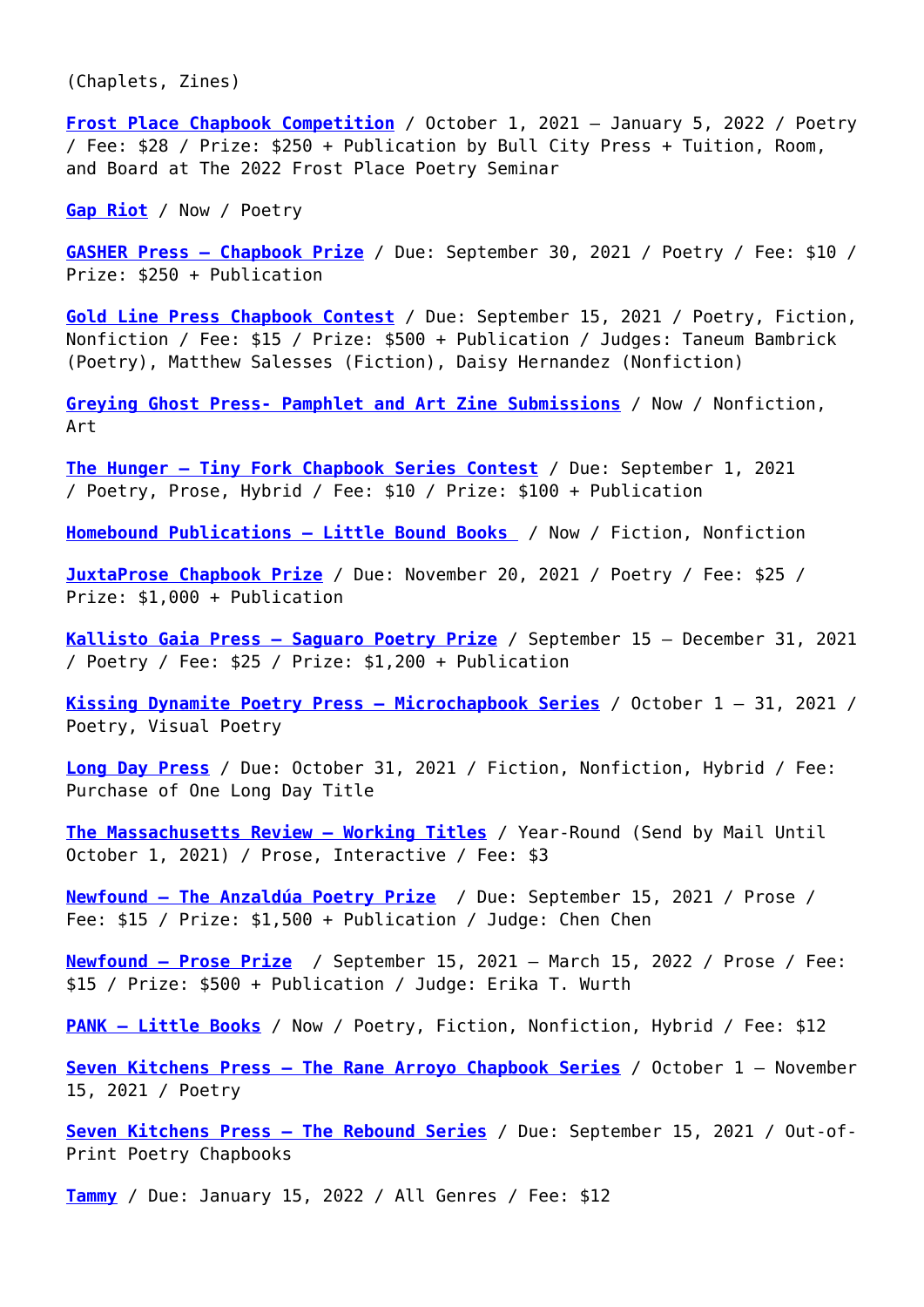**[Throwback Books>](https://throwbackbooks.submittable.com/submit)** / Now / Poetry, Fiction, Nonfiction

<span id="page-8-0"></span>**[Toad Press — International Chapbook Series](http://toadpress.blogspot.com/p/submission-information.html)** / October 15 – December 31, 2021 / Poetry and Prose in Translation

**[Tupelo Press – Sunken Garden Chapbook Prize](https://www.tupelopress.org//sunken-garden-poetry-prize/) / Due: November 30, 2021 / Fee: \$25 / Poetry / Prize: \$1,000 + Publication**

#### **Journals & Anthologies:**

**[32 Poems](https://32poems.submittable.com/submit)** / Year-Round / Poetry, Reviews / Fee: \$3 (Free for Reviews)

**[8 Poems](https://8poems.com/about)** / Year-Round / Poetry

**[Aaduna](https://www.aaduna.org/submission-process/)** / Due: November 16, 2021 / Poetry, Prose, Visual Art

**[A&U Magazine](https://aumag.org/submissions/)** / Now / Poetry, Fiction, Nonfiction, Drama and Pitches Related to HIV/AIDS

**[The Account](https://theaccountajournalofpoetryprosethought.submittable.com/submit)** / Due: September 1, 2021; November 15, 2021 – March 1, 2022 / Poetry, Fiction, Nonfiction

**[The Acentos Review](https://www.acentosreview.com/Submission_Guidelines.html)** / Year-Round / Poetry, Fiction, Nonfiction, Translation, Cross-Genre, Art

[After the Art](https://aftertheart.com/guidelines/) / Year-Round / Personal Review Essays about Reading and Art

**[Afternoon Visitor](https://www.afternoonvisitor.com/submit)** / Year-Round / Poetry, Visual Poetry, Hybrid, Visual Art

**[A\) Glimpse\) Of\)](https://aglimpseof.net/)** / Year-Round / Poetry, Fiction, Nonfiction, Art, Sound, Hybrid

**[Alaska Quarterly Review](https://aqreview.org/writers-guidelines/)** / Now / Poetry (September 30 – October 14, 2021), Fiction (November 10 – 24, 2021), Nonfiction (Due: September 10, 2021) / Fee: \$3

**[Always Crashing](https://www.alwayscrashing.com/submissions/)** / Now / Poetry, Fiction, Collage, Video, Audio, Hybrid, Other

**[American Poetry Journal](https://www.apjpoetry.org/submit)** / Due: September 30, 2021 / Poetry / Fee \$5

**[American Poetry Review](https://americanpoetryreview.submittable.com/submit)** / Now / Poetry, Nonfiction, Reviews, Interviews / Fee: \$3

**[American Short Fiction](http://americanshortfiction.org/submityourwork/)** / Due: January 2, 2022 / Fiction, Flash Fiction / Fee: \$3

**[Anatolios Magazine](https://anatoliosmagazine.wordpress.com/guidelines/)** / October 1 – November 30, 2021 / Poetry, Prose, Art, Photography

**[Angime](https://www.angime.com/submit)** / Year-Round / Poetry, Fiction, Nonfiction, Hybrid, Art, and Translations in English, Russian, or Kazakh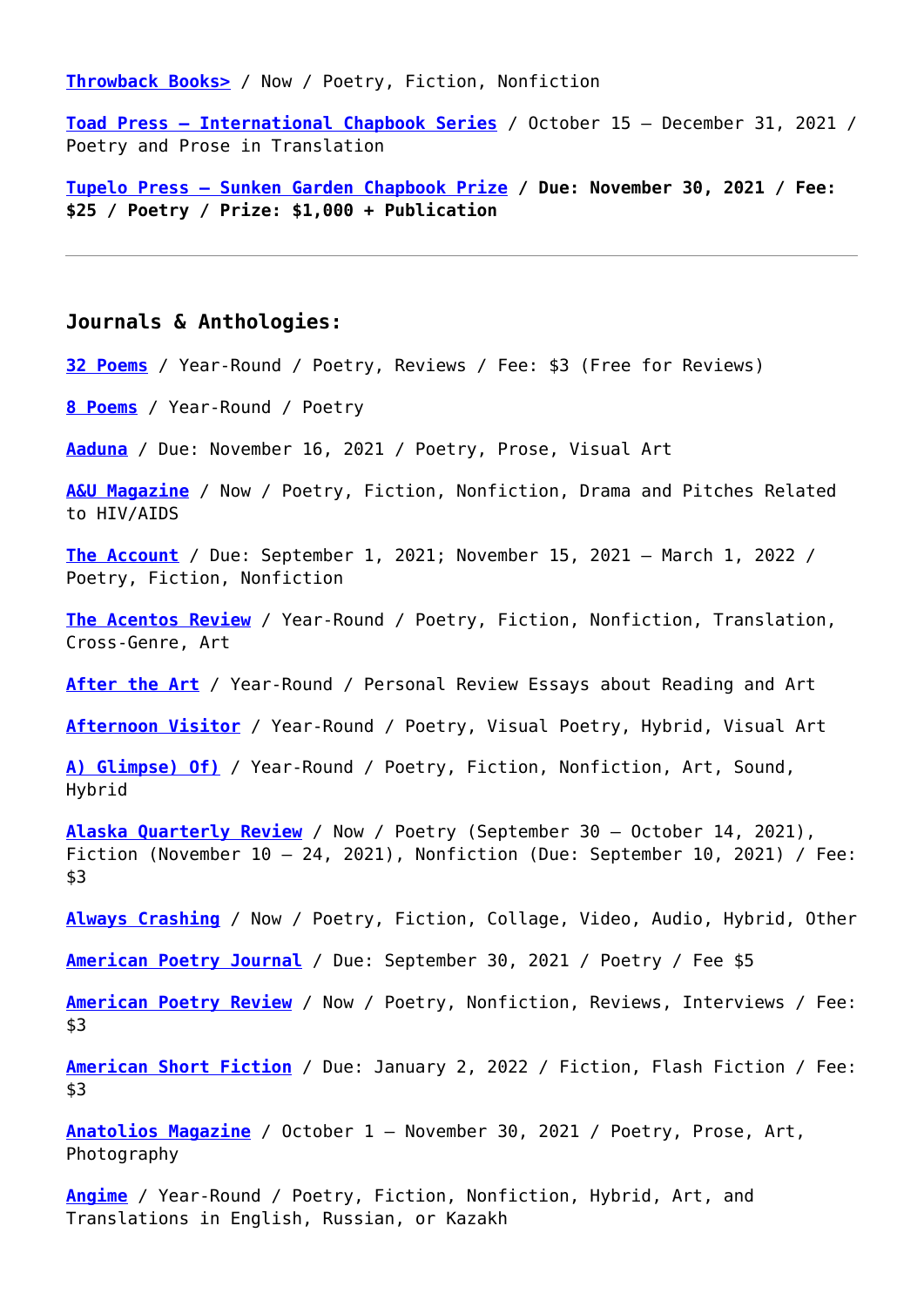**[Aniko Press](http://www.anikopress.com/submit)** / Due: September 30, 2021 / Poetry, Fiction, Nonfiction

**[Annulet: A Journal of Poetics](https://annuletpoeticsjournal.com/Submissions)** / Now / Poetry, Prose, Translations, Reviews, Annulets

**[Anomaly](https://anmly.submittable.com/submit)** / October 1, 2021 – March 1, 2022 / Poetry, Fiction, Creative Nonfiction, Translations, Comics / Fee: \$3 (Waiver Available for Financial Hardship)

**[Another Chicago Magazine](https://anotherchicagomagazine.net/submissions/)** / Now / Poetry, Fiction (Due: October 15, 2021), Nonfiction (Due: November 15, 2021), Drama, Reviews, Interviews, Audiovisual / Fee: \$2 (Poetry, Fiction, and Nonfiction Only)

**[Another Chicago Magazine —](https://anotherchicagomagazine.net/submissions/) [Dis/placement/orientation](https://anotherchicagomagazine.net/submissions/)** / Due: November 25, 2021 / Poetry, Fiction, Nonfiction, Drama, Reviews, Interviews, Audiovisual

**[Anti-Heroin Chic](http://heroinchic.weebly.com/about.html)** / Now / Poetry, Fiction, Nonfiction, Interviews, Photography

**[\\*apo-press](https://collectiveaporia.weebly.com/apo--press.html#/)** / Now / Poetry, Fiction, Nonfiction, Critical Theory, Rituals, Spells, Reviews, Art, Music, Performances, and Hybrid Work with an Accompanied Translation

**[Apartment Poetry](http://aptpoetry.com/issue7/about.html)** / Now / Poetry

**[Arcturus](https://arcturus.chireviewofbooks.com/submit-your-work-a2c3f8bdac8c)** / Year-Round / Fiction, Flash Fiction, Nonfiction, Hybrid

**[The Arkansas International](https://www.arkint.org/submissions/)** / Due: November 20, 2021 / Poetry, Fiction, Nonfiction, Translations, Graphic Literature / Fee: \$4 (Free Before Number of Submissions Reaches Monthly Cap)

**[Arts & Letters](https://artsandletters.gcsu.edu/submit/)** / Due: January 1, 2022 / Poetry, Fiction, Flash Fiction, Nonfiction / Fee: \$3

**[Assay: A Journal of Nonfiction Studies](https://www.assayjournal.com/submit.html)** / Now / Scholarly Writing about Nonfiction, Syllabi

**[Asymptote](https://www.asymptotejournal.com/submit/)** / Year-Round / Translations of Poetry, Fiction, Nonfiction, and Drama; Criticism; Reviews; Visual Art / Fee: \$10 (Free for Those Based in Africa or Translating Work from African countries)

**[Autofocus](https://www.autofocuslit.com/)** / Now / Poetry, Nonfiction, Flash Nonfiction, Hybrid

**[AzonaL](https://www.azonaltranslation.com/)** / Year-Round / Poetry in Translation

**[bæst: a journal of queer forms & affects](https://www.baestjournal.com/submit)** / Year-Round / All Genres

**[Barrelhouse](https://barrelhouse.submittable.com/submit)** / Now / Reviews

**[Barzakh Magazine](https://barzakhmagazine.submittable.com/submit)** / Now / Poetry, Prose, Hybrid, Art

**[Bat City Review](http://www.batcityreview.org/submit/)** / Due: September 15, 2021 / Poetry, Fiction, Nonfiction, Art, Cross-Genre, Multidisciplinary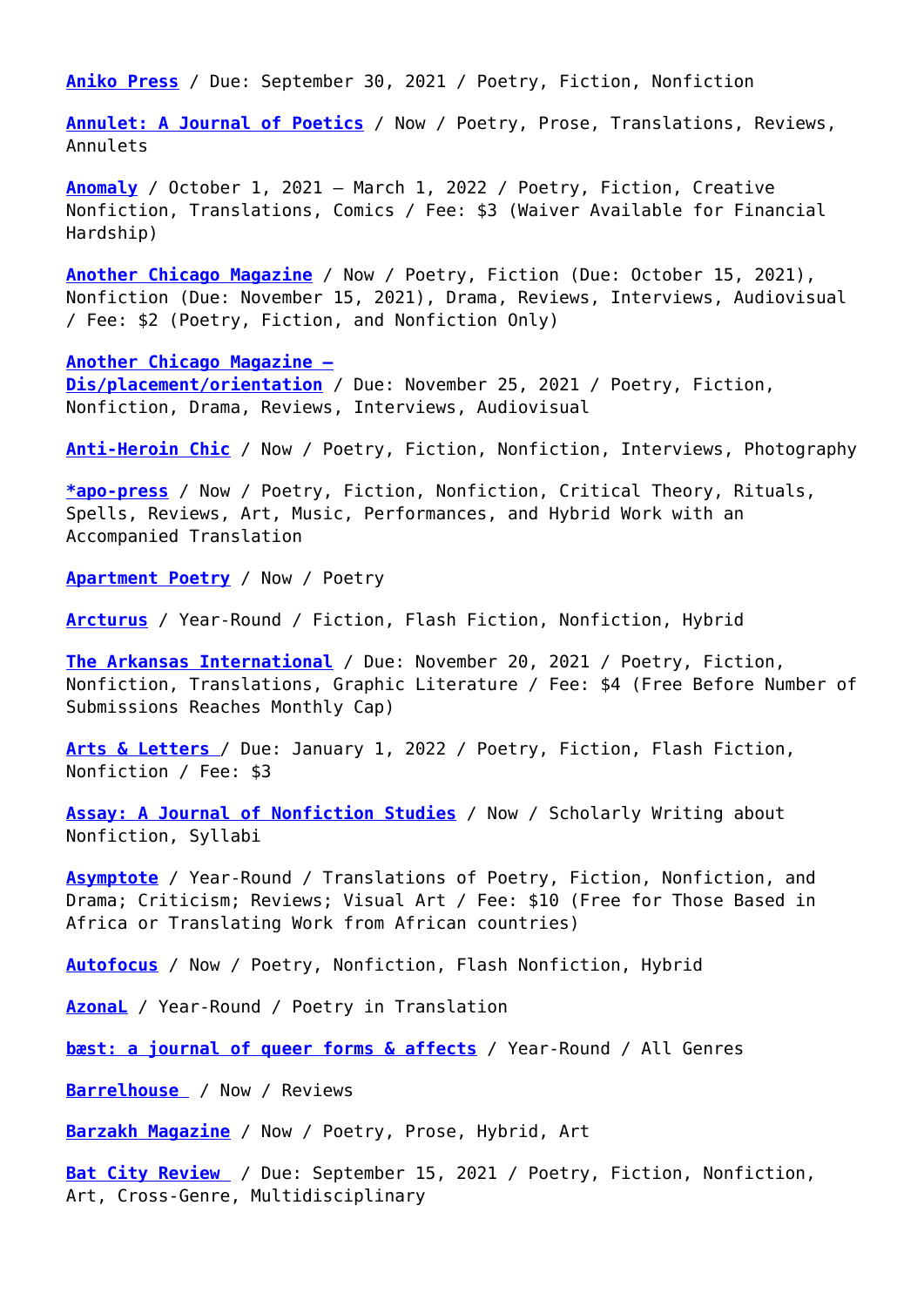**[Bayou Magazine](https://bayoumagazine.submittable.com/submit)** / Due: May 1, 2022 / Poetry, Fiction, Nonfiction, Art

**[Bear Review](https://bearreview.submittable.com/submit#_=_)** / Now / Poetry / Fee: \$3

**[beestung](http://www.beestungmag.com/about)** / Year-Round / Poetry, Fiction, Nonfiction, Hybrid, and Art from Non-Binary and Two-Spirit Writers and Artists

**[Bending Genres](https://bendinggenres.com/submissions/)** / Due: January 14, 2022 / Poetry, Fiction, Nonfiction, Microreviews

**[Bennington Review](http://www.benningtonreview.org/submit/)** / November 1, 2021 – May 8, 2022 / Poetry, Fiction, Nonfiction, Writing on Film, Cross-Genre

**[Big Other](https://bigother.com/submit/)** / Year-Round / Poetry, Fiction, Nonfiction, Cross-Genre, Hybrid, Art, Reviews, Interviews, Book Excerpts / Fee: \$3 (All Genres Except Interviews and Reviews), \$10 (Book Excerpts)

**[Birdcoat Quarterly](https://birdcoatquarterly.com/submit/)** / Now / Poetry, Nonfiction / Fee: \$3

**[Biscuit Hill](https://www.thebiscuithill.com/submissions)** / Now / Poetry, Prose Poetry, Visual Poetry, Hybrids

**[Biscuit Root Drive](https://biscuitrootdrive.com/about-submissions/)** / Year-Round / Poetry, Fiction, Nonfiction, Art

**[Black Sun Lit — digital vestiges](https://blacksunlit.submittable.com/submit)** / Now / Poetry, Fiction, Nonfiction, Hybrid, Translation, Drama, Art, Fragments, Ephemera

**[Black Warrior Review](https://bwr.ua.edu/submit/guidelines/)** / Now / Nonfiction, Flash Nonfiction, Translations, Cross-Genre, Art / Fee: \$3 (Nonfiction; Free for Black and Indigenous Writers)

**[Black Warrior Review — Contests](https://bwr.ua.edu/submit/guidelines/)** / Due: September 1, 2021 / Poetry, Fiction, Nonfiction, Flash / Fee: \$15 (\$6 for Flash; All Genres Free for Black and Indigenous Writers) / Prize: \$1,000 (\$500 for Flash) + Publication / Judges: Eduardo C. Corral (Poetry), K-Ming Chang (Fiction), Su Cho (Nonfiction), J K Chukwu (Flash)

**[Blood Orange Review](http://bloodorangereview.com/submit/)** / Due: April 1, 2022 / Poetry, Fiction, Nonfiction / Fee: \$3

**[Blue Earth Review](https://blueearthreview.submittable.com/submit)** / Now / Poetry, Fiction, Nonfiction, Art

**[Blue Mesa Review](https://bluemesareview.submittable.com/submit)** / October 1, 2021 – February 28, 2022 / Poetry, Fiction, Nonfiction, Art

**[Blue Mesa Review — Contest](https://bmr.unm.edu/contest/)** / Due: September 15, 2021 / Poetry, Fiction, Nonfiction / Fee: \$12 / Prize: \$500 + Publication / Judges: Natalie Scenters-Zapico (Poetry), Zeyn Joukhadar (Fiction), Kim Barnes (Nonfiction)

**[Bodega Magazine](https://bodegamagazine.submittable.com/submit)** / Now / Poetry, Fiction, Nonfiction

**[Bone Bouquet](http://www.bonebouquet.org/submission-guidelines/)** / Now / Poetry Reviews from Women and Non-Binary Poets

**[Booth](https://booth.submittable.com/submit)** / Now / Poetry, Fiction, Nonfiction, Comics, Lists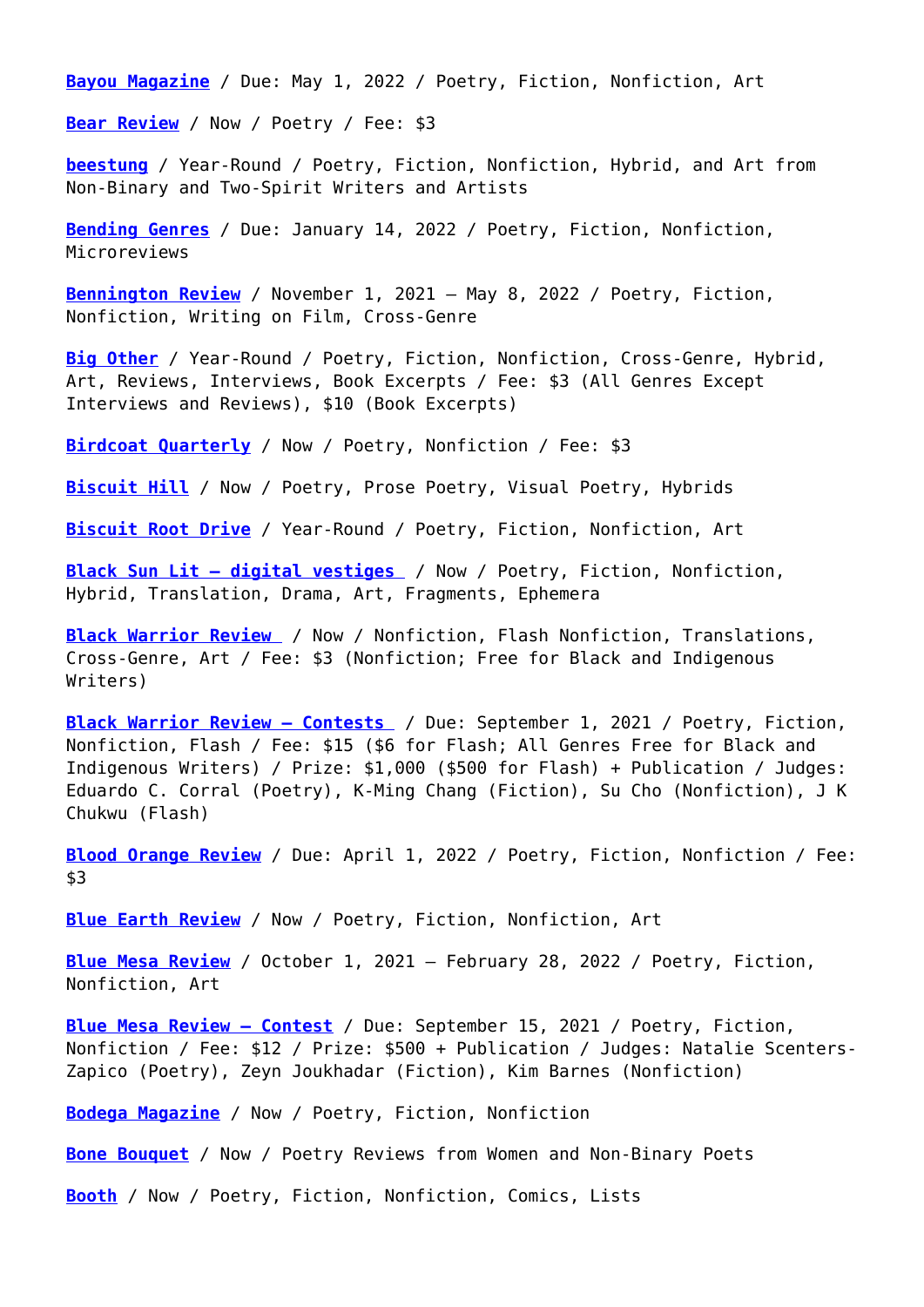**[Border Crossing](http://bcrossing.org/submission-guidelines/)** / October 15, 2021 – January 5, 2022 / Fiction, Nonfiction, Poetry

**[Borderlands: Texas Poetry Review](https://borderlands.submittable.com/submit)** / September 15 – December 15, 2021 / Poetry, Essays, Reviews

**[Boston Accent](http://www.bostonaccentlit.com/submit)** / Year-Round / Poetry, Fiction, Nonfiction, Art

**[Boulevard](https://boulevard.submittable.com/submit)** / November 1, 2021 – May 1, 2022 / Fiction, Poetry, Nonfiction / Fee: \$3

**[Boulevard — Nonfiction Contest for Emerging Writers](https://boulevard.submittable.com/submit)** / Due: September 30, 2021 / Nonfiction / Fee: \$16 / Prize: \$1,000 + Publication

**[Breakwater Review](https://breakwaterreview.submittable.com/submit)**/ Due: October 1, 2021 / Poetry, Fiction, Nonfiction / Fee: \$3

**[Bridge Eight](https://bridgeeight.submittable.com/submit)** / Now / Interviews, Reviews

**[Brilliant Flash Fiction](https://brilliantflashfiction.com/submissions/)** / Year-Round / Flash Fiction

**[Broadsided Press](https://broadsidedpress.org/submissions/)** / Now / Poetry, Prose / Fee: \$3

**[Cabildo Quarterly](https://cabildoquarterly.tumblr.com/senditin)** / Year-Round / Poetry, Fiction

**[Cagibi](https://cagibilit.com/submission-guidelines/)** / Now / Poetry, Fiction, Nonfiction, Translations, Interviews

**[CALAMITY](https://www.calamitymag.com/submit)** / Year-Round / Poetry, Art

**[Call Me \[Brackets\]](https://callmebrackets.net/)** / Due: December 1, 2021 / Poetry, Fiction, Nonfiction, Art

**[CALYX](http://calyxpress.org/submission.html)** / October 1 – December 31, 2021 / Poetry, Fiction, and Nonfiction by Women / Fee: \$5 (\$3 for Students and Low-Income Submitters)

**[The Capra Review](http://www.thecaprareview.com/?page_id=2071)** / Now / Fiction, Nonfiction, Art

**[The Carolina Quarterly](https://thecarolinaquarterly.submittable.com/submit)** / Year-Round / Poetry, Fiction, Nonfiction, Art / Fee: \$2.50

**[Cartridge Lit](https://cartridgelit.com/submissions/)** / Now / Poetry, Fiction, and Nonfiction Inspired by Video Games

**[Cartridge Lit – The Airship Blog](https://cartridgelit.com/submissions/)** / Year-Round / Essays About Video Games

**[Carve Magazine](https://www.carvezine.com/submit)** / Year-Round / Poetry, Fiction, Nonfiction / Fee: \$3

**[The Centifictionist](https://thecentifictionist.home.blog/about-submission-guidelines/)** / Year-Round / Microfiction / Fee: \$3

**[Cheat River Review](https://cheatriverreview.submittable.com/submit)** / Due: October 15, 2021 / Poetry, Fiction, Nonfiction, Art

**[Cherry Tree](https://cherrytree.submittable.com/submit)** / Due: October 1, 2021 / Poetry, Flash Fiction, Flash Nonfiction / Fee: \$3

**[Chestnut Review](https://chestnutreview.com/submissions/)** / Year-Round / Poetry, Fiction, Flash Fiction, Nonfiction, Flash Nonfiction, Hybrid, Art, Photography / Fee: \$5 (4-6 Poems, Fiction, and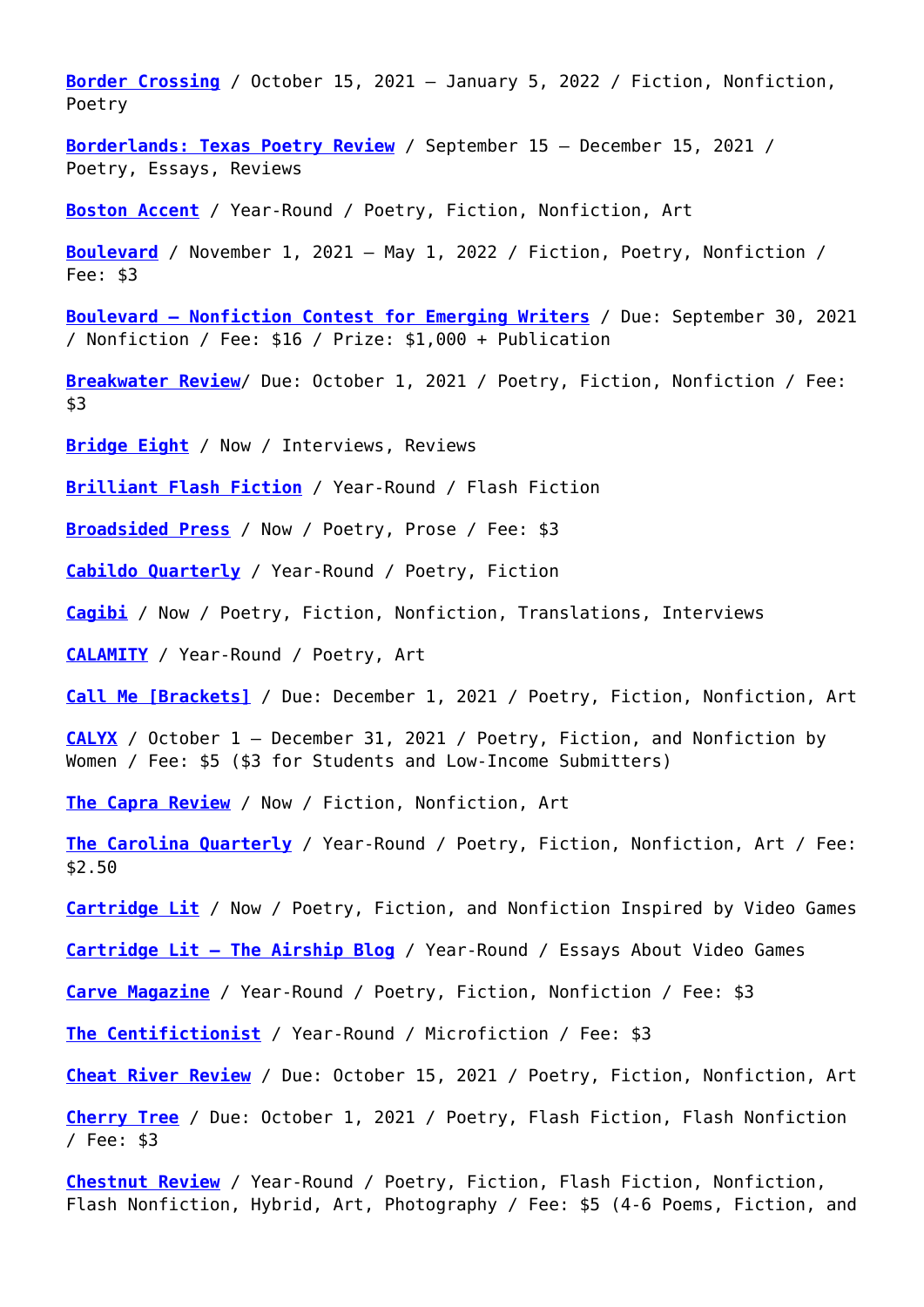Nonfiction)

**[The Cincinnati Review](https://www.cincinnatireview.com/submission_guidelines-2/)** / Due: September 30, 2021 / Poetry, Fiction, Nonfiction, Translations, Drama

**[The Cincinnati Review — miCRo](https://www.cincinnatireview.com/submission_guidelines-2/)** / Year-Round / Poetry, Flash Fiction, Flash Nonfiction

**[Ciphertext](https://ciphertextpub.wordpress.com/submissions/)** / Year-Round / All Genres

**[Clade Song](http://www.cladesong.com/submissions.html)** / Year-Round / Poetry, Flash Fiction, Audio, Video

**[Cleaver Magazine](https://cleavermagazine.submittable.com/submit)** / Year-Round / Poetry, Fiction, Flash Fiction, Nonfiction, Flash Nonfiction / Fee: \$5

**[Colorado Review](https://coloradoreview.submittable.com/Submit)** / Now / Poetry, Fiction, Nonfiction, Reviews / Fee: \$3 (Reviews Free)

**[Columbia Review](http://columbiareviewmag.com/submit/)** / Due: November 1, 2021 / All Genres

**[Communion Arts Journal](https://walleahpress.com.au/communion-guidelines.html)** / Year-Round / Poetry, Fiction, Nonfiction, Art

**[The Concrete Desert Review](https://www.theconcretedesertreview.com/submit)** / Year-Round / Children's Poetry and Stories, Art

**[Construction Magazine](http://constructionlitmag.com/submit/)** / Year-Round / Poetry, Fiction, Nonfiction, Border and Architecture Columns / Fee: \$3

**[The Continental Review](http://www.thecontinentalreview.com/submit/)** / Year-Round / Video Poetry

**[Contra Viento](https://contravientojournal.org/submit/)** / Now / Poetry, Fiction, Flash Fiction, Nonfiction, Hybrid and Art About Rangelands and the West

**[Copper Nickel](http://copper-nickel.org/submit/)** / Due: December 15, 2021 / Poetry, Fiction, Essays, Translation Folios

**[Cordite Poetry Review](https://cordite.submittable.com/submit)** / Due: November 14, 2021 / Poetry

**[The Cortland Review](https://www.cortlandreview.com/submissions.php#guidelines)** / Now / Poetry, Translations, Review Queries

**[Cosmonauts Avenue](https://cosmonautsavenue.submittable.com/submit)** / Now / Poetry, Fiction, Nonfiction, Hybrid, Multimedia, Comics

**[Cotton Xenomorph](https://www.cottonxenomorph.com/submissions)** / Now / Poetry, Fiction, Art

**[CRAFT](https://www.craftliterary.com/submit/)** / Year-Round / Fiction, Flash Fiction, Craft Essays, Interviews, Reviews, Annotations

**[Crazyhorse](https://crazyhorse.cofc.edu/submit/)** / Due: December 31, 2021 / Poetry, Fiction, Nonfiction

**[Cream City Review](https://uwm.edu/creamcityreview/submit-2/)** / Due: November 1, 2021 / Poetry, Fiction, Flash Fiction, Nonfiction, Flash Nonfiction, Hybrid, Art

**[CutBank](http://www.cutbankonline.org/print-edition)** / September 15, 2021 – February 1, 2022 / Poetry, Fiction, Nonfiction, Art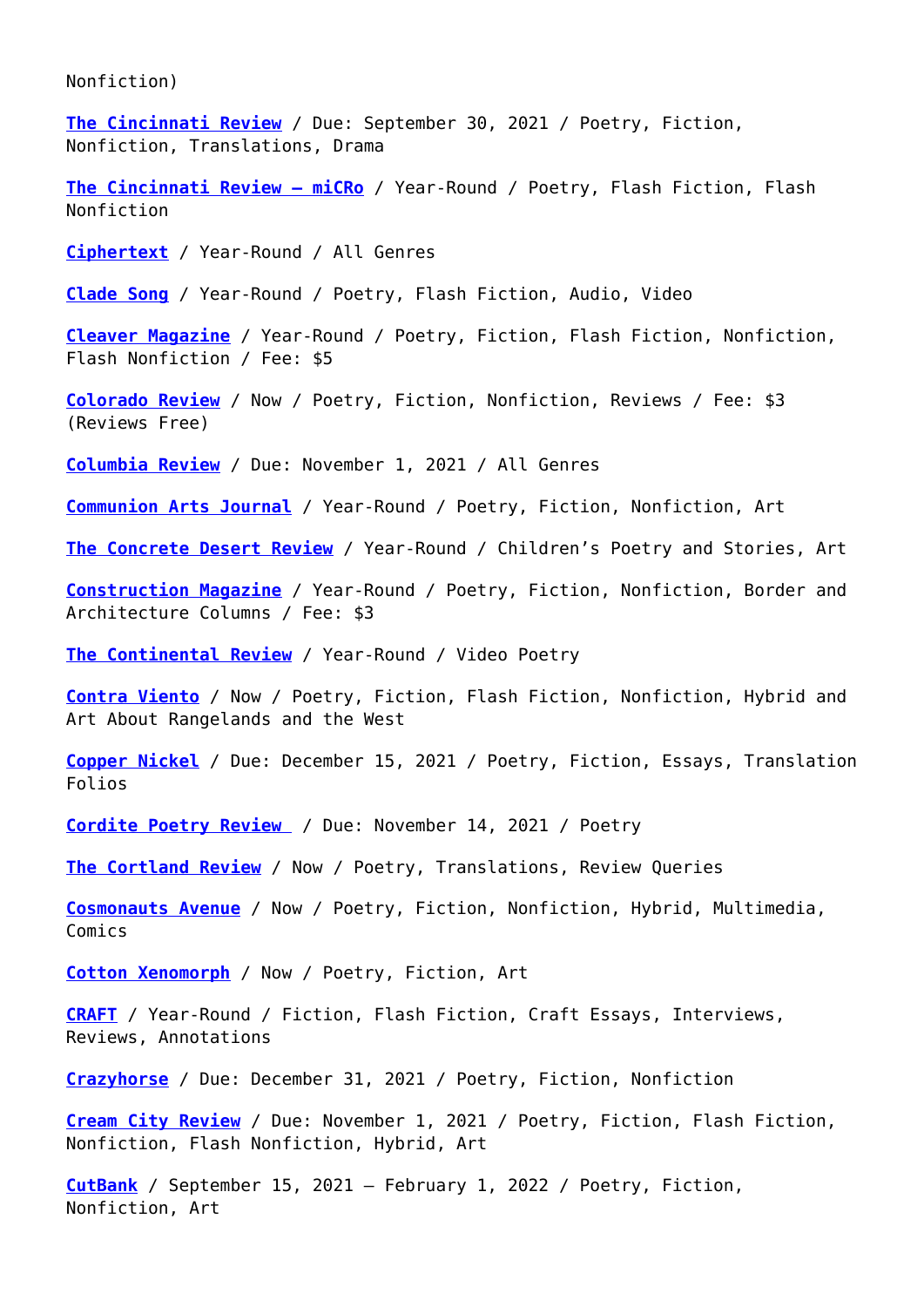**[CutBank — The Big Sky, Small Prose Flash Contest](http://www.cutbankonline.org/genre-contests)** / Due: September 30, 2021 / Flash Fiction, Flash Nonfiction / Fee: \$7 / Prize: \$500 + Publication / Judge: Daryl Scroggins

**[CutBank — Genre Contests](http://www.cutbankonline.org/genre-contests)** / November 9, 2021 – February 1, 2022 / Poetry, Fiction, Nonfiction / Fee: \$20 / Prize: \$500 + Publication

**[Dead Alive Magazine](http://deadalivemagazine.com/submit.html)** / Now / Cross-Genre, Experimental, Multimedia

**[Death Rattle/Oroboro Lit Journal – Penrose LGBTQIA+ Poetry Award](https://deathrattlewritersfest.org/home/oroboro)** / Due: November 20, 2021 / Poetry / Prize: \$200 + Publication / Judge:Isaura Ren

**[Denver Quarterly](http://www.du.edu/denverquarterly/submissions/)** / Now / Translations, Conversations, Critiques, Performances, Art

**[diaCRITICS](https://dvan.org/diacritics/submit/)** / Year-Round / Poetry, Fiction, Nonfiction, Hybrid, Interviews, and Reviews from Writers of the Vietnamese/Southeast Asian Diaspora

**[DIAGRAM](http://thediagram.com/subs.html)** / Year-Round / Poetry, Fiction, Nonfiction, Art, New Media

**[Doubleback Review](http://doublebackreview.com/guidelines/)** / Year-Round / Poetry, Fiction, Nonfiction and Hybrid Published in Now-Defunct Journals

**[Dream Pop Journal](http://www.dreampoppress.net/submit/)** / Year-Round / Poetry, Fiction, Nonfiction, Art

**[Driftwood Press](https://driftwoodpress.submittable.com/submit)** / Now / Poetry, Fiction, Visual Arts, Hybrid, Interviews, Comics, Art / Fees: \$2.99 (Poetry), \$3.99 (Fiction)

**[Drizzle Review](https://readdrizzle.blog/submit/)** / Year-Round / Essays, Interviews, and Reviews Focusing on Marginalized Writers

**[Eastern Iowa Review](http://www.portyonderpress.com/eastern-iowa-review.html)** / Due: October 15, 2021 / Fiction, Art

**[EcoTheo Review](https://www.ecotheo.org/submit)** / Year-Round / Poetry, Prose, Interviews, Reviews, Art

**[Ecotone](https://ecotonemagazine.org/submissions/)** / Due: September 2, 2021 / Poetry, Fiction, and Nonfiction Engaging with the Climate Crisis / \$3

**[ellipsis… Literature & Art](https://ellipsis.submittable.com/submit)** / Due: November 1, 2021 / Poetry, Fiction, Flash Fiction, Nonfiction, Flash Nonfiction, Hybrid, Art

**[elsewhere](https://elsewheremag.submittable.com/submit)** / Now / Prose Poetry, Flash Fiction, Nonfiction, Photography

**[Empty House Press](https://www.emptyhousepress.com/submit)** / Year-Round / Poetry, Fiction, Nonfiction

**[Empty Mirror](https://www.emptymirrorbooks.com/submissions)** / Year-Round / Poetry, Nonfiction, Visual Art, Reviews, Interviews, Criticism

**[Entropy](https://entropymag.org/submission-guidelines/)** / Year-Round / Essays, Reviews, Interviews, Fiction, Poetry, More

[Click here for a comprehensive list](https://entropymag.org/what-entropy-editors-want-to-publish-in-2020/) of what Entropy editors want to publish in 2021.

**[Epiphany](https://epiphanymagazine.submittable.com/submit)** / Now / Poetry, Fiction, Nonfiction / Fee: \$5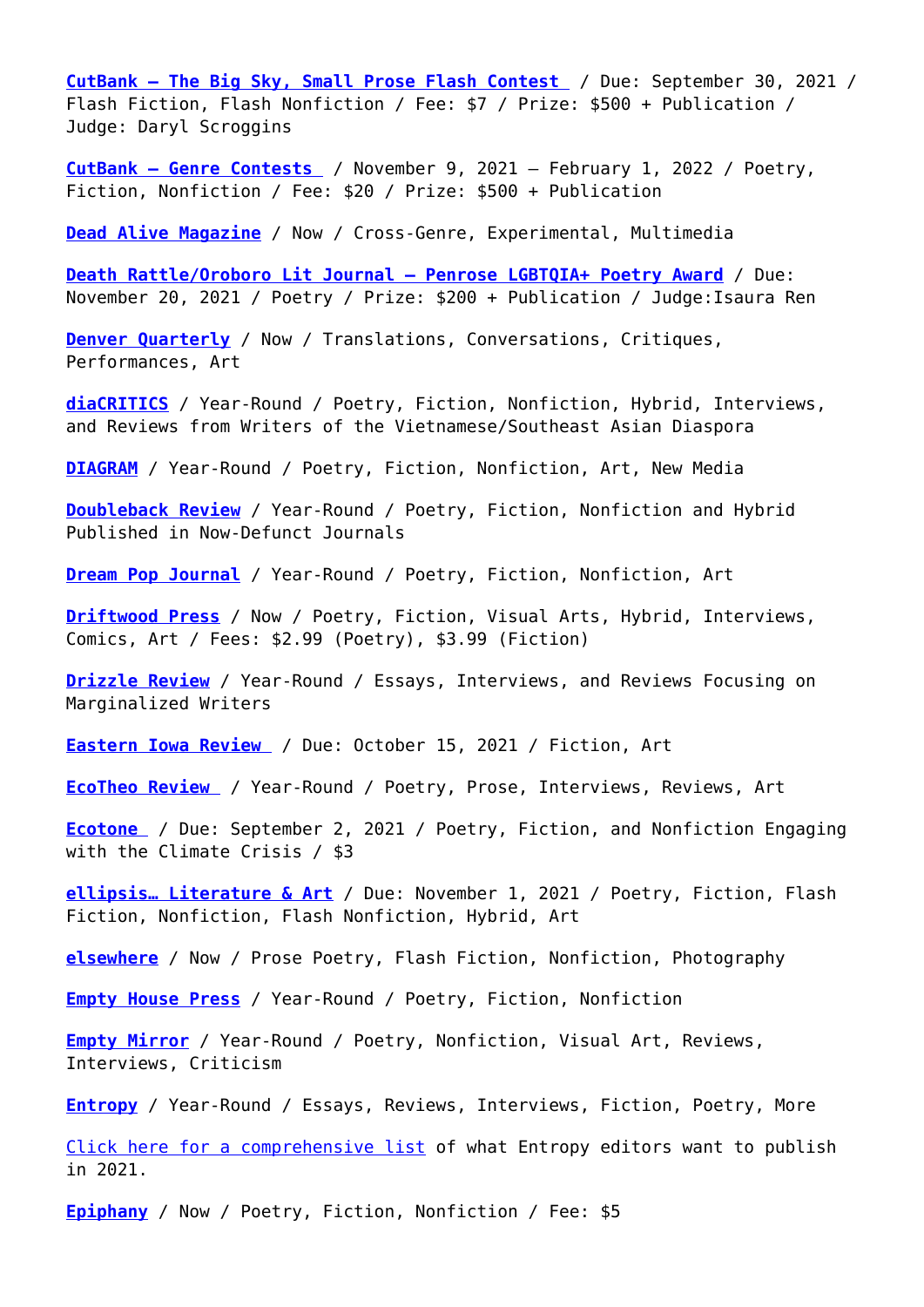**[Exhume Magazine](http://exhumemag.weebly.com/submit.html)** / October 1 – December 31, 2021 / Poetry, Prose, Drama, Visual Art

**[The Fanzine](http://thefanzine.com/contact/)** / Now / Personal Essays, Writing on Film, Essays on Modern Instances of Duende

**[Fecund](https://fecundmag.com/submit)** / Now / Poetry, Fiction, Nonfiction, Hybrid, Interviews, Reviews, Fashion Writing and Photography, Photography, Criticism, Art, Digital Media

**[Figure 1](https://thefigureone.com/about/)** / Year-Round / Poetry

**[Fine Print](https://www.fineprintpaper.com/submit)** / Due: November 1, 2021 / Poetry, Fiction, Flash Fiction, Nonfiction, Flash Nonfiction, Art / Fee: \$3

**[FIVE:2:ONE](http://five2onemagazine.com/submission-guidelines/)** / Year-Round / Poetry, Fiction, Nonfiction, Art

**[FIVE:2:ONE — #thesideshow](http://five2onemagazine.com/submission-guidelines/)** / Year-Round / Micro Poetry, Flash Fiction, Nonfiction, Art

**[F I V E S: A Companion to Denver Quartlery](https://fivesquarterly.com/about/)** / Now / Interdisciplinary and Cross-Genre Work Not Typically Publishable in Print Form

**[Five South — Flash Fiction and Poetry Prizes](https://www.fivesouth.net/submissions)** / Due: October 18, 2021 / Poetry, Flash Fiction / Prize: \$500 + Publication

**[The Florida Review](https://floridareview.submittable.com/Submit)** / Now / Poetry, Fiction, Nonfiction Graphic Narrative, Reviews, Art / Fee: \$2 (for Aquifer Online) \$3 (for Print)

**[Foothill](https://arts.cgu.edu/foothill-journal/submission-guidelines/)** / Year-Round / Poetry by Poets Enrolled in a Graduate Program

**[Foglifter](http://foglifterpress.com/)** / Due: November 1, 2021 / Poetry, Fiction, Flash Fiction, Nonfiction, Drama, Hybrid, and Art from Queer Writers and Artists

**[Free State Review](http://www.freestatereview.com/submit.html)** / Due: October 1, 2021 / Poetry (Due: November 1, 2021), Nonfiction, One-Minute Plays / Fee: \$3

**[F\(r\)iction](https://frictionlit.submittable.com/submit)** / Year-Round / Poetry, Fiction, Flash Fiction, Nonfiction / Fee: \$2.50

**[Fugue](http://www.fuguejournal.com/submit/)** / Now / Poetry, Fiction, Nonfiction, Reviews / Fee: \$3 (Free for Reviews)

**[Full Stop](http://www.full-stop.net/masthead/)** / Now / Nonfiction, Reviews, Interviews, Cultural Criticism

**[G\\*Mob Mag](https://www.g-mobmag.com/about.html)** [/](https://www.g-mobmag.com/about.html) Due: October 1, 2021 / Poetry, Fiction, Something Else

**[GASHER Journal](https://www.gasherjournal.com/submission)** / Due: October 17, 2021 / Poetry, Visual Poetry Fiction, Nonfiction, Art

**[The Georgia Review](https://thegeorgiareview.com/submit/)** / Due: May 15, 2022 / Poetry, Fiction, Nonfiction, Reviews / Fee: \$3

**[Gertrude Press](https://gertrudepress.submittable.com/submit)** / Now / Poetry, Fiction, Nonfiction, and Art from Queer Writers and Artists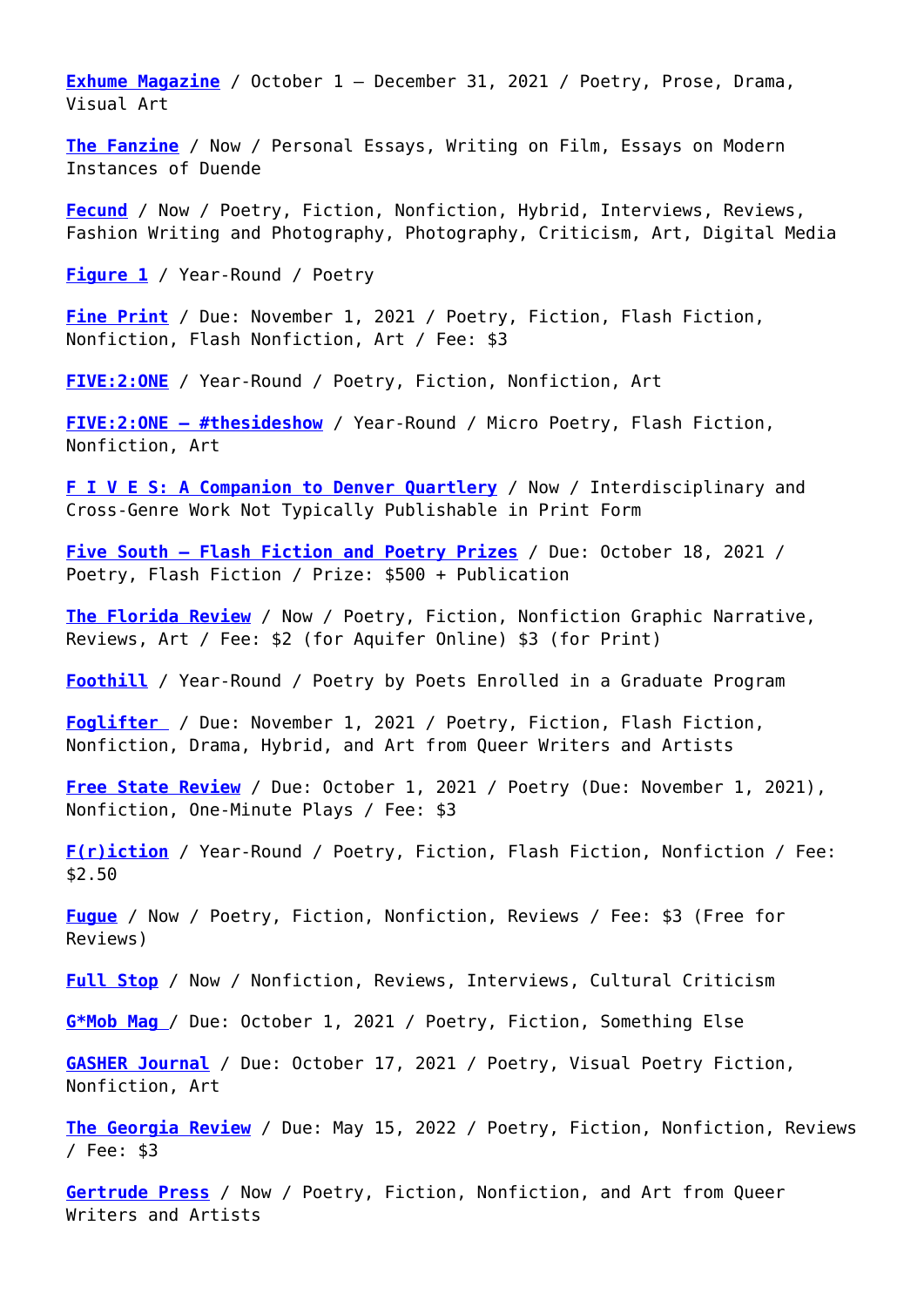**[Gettysburg Review](http://www.gettysburgreview.com/submissions/)** / Due: May 31, 2022 / Poetry, Fiction, Nonfiction, Art / Fee: \$3

**[Ghost City Review](https://ghostcitypress.com/submit)** / Year-Round / All Genres

**[The Ghost Story — Supernatural Fiction Award](http://www.theghoststory.com/tgs-fiction-award)** / Due: September 30, 2021 / Supernatural Short Stories / Fee: \$20 / Prize: \$1,500 + Publication

**[Gigantic Sequins](https://giganticsequins.submittable.com/submit)** / November 1, 2021 – January 15, 2022 / Poetry, Fiction, Nonfiction, Art (Year-Round), Comics (Year-Round)

**[Golden Walkman](https://www.goldwalkmag.com/general-submissions.html)** / Year-Round / Poetry, Fiction, Nonfiction, Audio

**[Good River Review](https://www.goodriverreview.com/submissions)** [/](https://www.goodriverreview.com/submissions) Year-Round / Poetry, Prose, Drama, Writing for Children

**[Graviton](https://www.gravitonlit.com/submit)** / Now / Science-Inspired Poetry and Art

**[The Gravity of the Thing — Stranged Writing: A Literary Taxonomy](http://thegravityofthething.com/submit/)** / Due: November 30, 2021 / Defamiliarized Works of Poetry, Fiction, Nonfiction, Six-Word Stories, Multimedia, Cross-Genre, Hybrid, Experimental, Translation, and Collaborative Writing

**[Grimoire Magazine](http://www.wearegrimoire.com/submit)** / Year-Round / Poetry, Fiction, Nonfiction, Art, Interviews, Dreams, Dead Letters, Séances

**[Gulf Coast](http://gulfcoastmag.org/submit/)** / Due: March 1, 2022 / Poetry, Fiction, Nonfiction, Critical Art Writing / Fee: \$3

**[Half Mystic](https://www.halfmystic.com/writers)** / Now / Poetry, Fiction, Nonfiction, Hybrid and Drama Pertaining to Music

**[Harbor Review](https://www.harbor-review.com/)** / Due: October 31, 2021 / Poetry, Reviews (Year-Round), Interviews (Year-Round), Art

**[Harpy Hybrid Review](http://www.harpyhybridreview.org/submissions/)** / Due: September 15, 2021 / Hybrids, Art

**[Hayden's Ferry Review](http://haydensferryreview.com/submit)** / Now / Art

**[Heavy Feather Review](https://heavyfeatherreview.org/submit/)** / Now / Poetry, Fiction, Flash Fiction, Nonfiction, Hybrid, Art, Comics

**[Heavy Feather Review – The Future, Side A, Flavortown USA, Bad Survivalist,](https://heavyfeatherreview.org/submit/) [Haunted Passages, and #NoMorePresidents](https://heavyfeatherreview.org/submit/)** / Year-Round / Poetry, Fiction, Nonfiction, Journalism, Comics, Hybrid

**[Heron Tree](https://herontree.com/how/)** / Due: January 15, 2022 / Found Poetry Using Pre-1927 Sources

**[Hindsight Magazine](https://www.hindsightmag.org/submissions)** / Year-Round / Prose Poetry, Fiction, Nonfiction, Graphic / Fee: \$2

**[Hobart](http://www.hobartpulp.com/submit/)** / Now / Poetry, Fiction, Nonfiction, Photo Essays, Comics

**[Hobart After Dark \(HAD\)](https://hobartpulp.submittable.com/submit)** / Sporadically / Poetry, Flash Fiction, Flash Nonfiction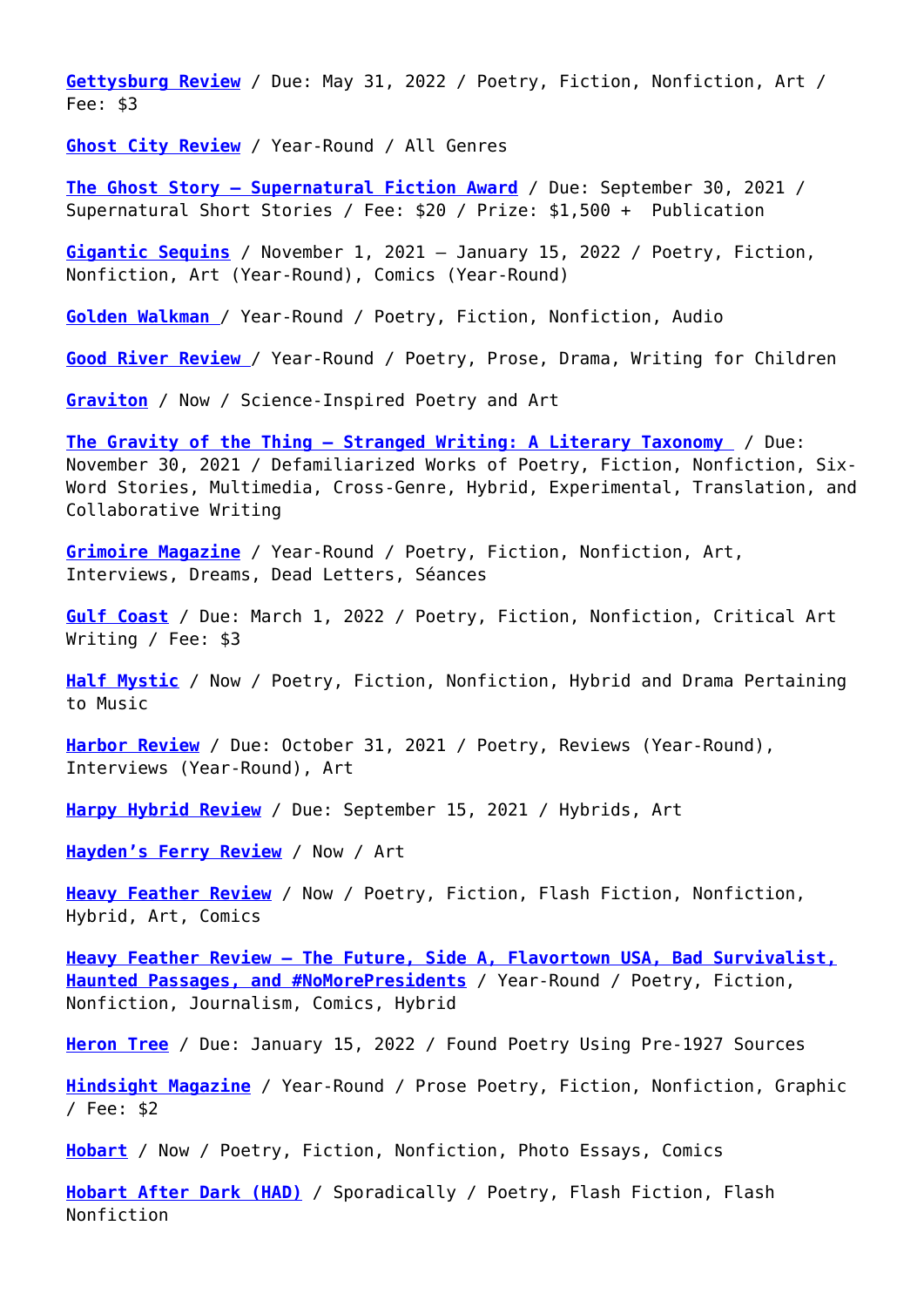**[Honey Literary](https://honeyliterary.com/submit/)** / Due: December 1, 2021 / Poetry, Short Fiction, Essays, Hybrid, Comics, Interviews, Reviews and Art from BIPOC Women, Non-Binary and Trans people; Disabled Writers; and Anyone of Color from the LGBTQIAP2+ Community

**[HOOT Review](http://www.hootreview.com/submissions/)** / Year-Round / Poetry, Flash Fiction, Flash Nonfiction, Reviews / Fee: \$2

**[Hot Metal Bridge](https://hotmetalbridge.submittable.com/submit)** / September 15 – December 1, 2021 / Poetry, Fiction, Nonfiction, Art

**[The Hunger](https://www.thehungerjournal.com/submit)** / November 1, 2021 – January 1, 2022 / Poetry, Fiction, Nonfiction, Hybrid, Art

**[The Hunger](https://www.thehungerjournal.com/winter-poetry-contest)** / November 1, 2021 – January 1, 2022 / Poetry / Fee: \$5 / Prize: \$100 + Publication

**[Identity Theory](https://identitytheory.submittable.com/submit)** / Now / Poetry, Fiction, Nonfiction

**[Indianapolis Review](https://theindianapolisreview.com/submit/)** / Now / Poetry, Poetry-Themed Prose, Visual Poetry

**[Indianapolis Review — Poets Are Funny](https://theindianapolisreview.com/submit/)** / Due: September 1, 2021 / Poetry, Visual Poetry, Art

**[Inkwell Literary Magazine — The Well](https://inkwellblc.com/submit/)** / Now / Poetry, Fiction, Nonfiction, Interviews, Reviews

**[Interim: A Journal of Poetics](https://interimmagazine.submittable.com/submit)** / Due: September 1, 2021 / Poetry, Nonfiction, Translations, Hybrid, Multimedia, Reviews, Art / Fee: \$3

**[Interim: A Journal of Poetics — Black The \[Or\] Y of Praxis, Sum Unknown](https://interimmagazine.submittable.com/submit)** / Due: October 1, 2021 / Poetry, Prose, Visual Art, Sound Art / Fee: \$3

**[Interpret Magazine](https://www.interpretmagazine.com/submit-contribuer)** / Year-Round / Poetry, Fiction, Nonfiction, and Translations in English and/or French

**[Invisible City](https://invisiblecity.submittable.com/submit)** / September 16 – December 16, 2021 / Poetry, Fiction, Nonfiction, Art

**[The Iowa Review](http://iowareview.org/content/writers-guidelines)** / Due: November 1, 2021 / Fee: \$4 / Poetry, Fiction, Nonfiction

**[Iron Horse Literary Review — Bliss](https://www.ironhorsereview.com/submit)** / October 15 – November 15, 2021 / Poetry, Prose, Flash Prose

**[Iron Horse Literary Review — IHLR Long Story and NaPoMo Issue](https://www.ironhorsereview.com/submit)** / Due: October 1, 2021 / Poetry (NaPoMo); Fiction and Nonfiction (IHLR Long Story) / Fee: \$15 / Prize: \$1,000 + Publication

**[It's Real Magazine](https://www.itsrealmagazine.org/submit.html)** / Year-Round / Poetry, Fiction, Flash Fiction, Flash Nonfiction, Hybrid, Interviews, Visual Arts, and Performing Arts Related to Mental Health by Asian Americans

**[jmww](https://jmww.submittable.com/Submit)** / Year-Round / Poetry, Nonfiction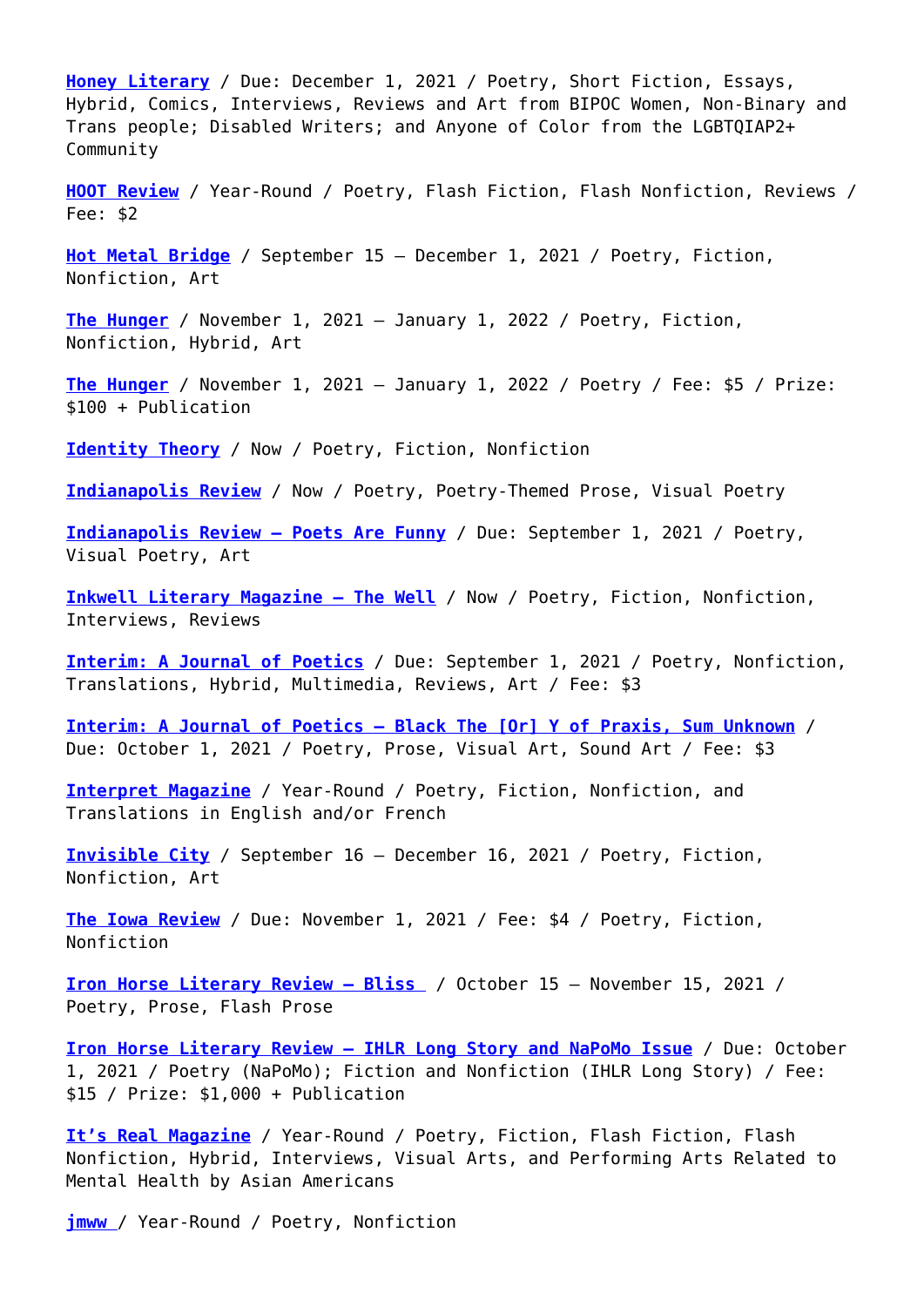**[Josephine Quarterly](https://www.josephinequarterly.com/submit)** / Now / Poetry, Art

**[The Journal](http://thejournalmag.org/submit)** / Year-Round / Interviews, Reviews, Art

**[Joyland](https://joylandmagazine.submittable.com/submit/)** / Year-Round / Fiction, Nonfiction / Fee: \$4.50 (Free for Black Writers)

**[Juked](http://www.juked.com/info/submit.asp)** / Year-Round / Poetry, Fiction, Nonfiction

**[Just Femme & Dandy](https://www.justfemmeanddandy.com/call-for-submissions)** / Due: December 13, 2021 / All Genres from LGBTQIA+ Writers

**[JuxtaProse](http://www.juxtaprosemagazine.org/submit/)** / Now / Poetry, Fiction, Nonfiction, Art / Fee: \$3

**[Kartika Review](https://kartikareview.submittable.com/submit)** / Now / Poetry, Fiction, and Nonfiction from Asian Pacific Islander American Writers

**[K'in](https://kinliteraryjournal.com/submit-1/)** / Now / Poetry, Fiction, Nonfiction, Work from Young Writers (Ages 12-17)

**[Kissing Dynamite](https://www.kissingdynamitepoetry.com/submissions.html/)** / September, October, and November 1 – 7, 2021 / Poetry, Visual Poetry

**[Kitchen Table Quarterly](https://www.kitchentablequarterly.org/)** / Due: October 31, 2021 / Poetry, Nonfiction, Art

**[Kithe](https://www.kithejournal.com/submissionguidelines)** / Year-Round / Poetry, Fiction, Flash Fiction, Nonfiction, Flash Nonfiction, Hybrid, Art / Fee: \$3

**[Lammergeier](https://www.lammergeier.org/submit)** / October 1 – November 30, 2021 / Poetry, Fiction, Flash Fiction, Nonfiction, Flash Nonfiction, Hybrid

**[La Vague](http://lavaguejournal.com/lavague09/about.php)** / Year-Round / Poetry and Art by Women

**[Lavender Review](https://www.lavrev.net/p/submit.html)** / Year-Round / Poetry and Art by Lesbians

**[The Letters Page](http://www.theletterspage.ac.uk/)** / Year-Round / All Genres in a Letter Format

**[LIT](https://litmagazine.submittable.com/submit)** / Now / Poetry, Fiction, Nonfiction, Translations, Reviews, Art

**[Litbreak](http://litbreak.com/)** / Year-Round / Poetry, Fiction, Nonfiction, Reviews / Fee: \$3

**[Longleaf Review](https://longleafreview.com/submissions/)** / November 10 – 20, 2021 / Poetry, Fiction, Nonfiction, Hybrid, Interviews, Reviews

**[Long Long Journal](https://longlongjournal.com/subs)** / Year-Round / Poetry, Prose

**[Los Angeles Review](https://losangelesreview.submittable.com/submit)** / Year-Round / Poetry, Fiction, Flash Fiction, Nonfiction, Translations / Fee: \$3

**[Lumiere Review](https://lumierereview.com/submit)** / Year-Round / Poetry, Prose, Art

**[Lunch Ticket](https://lunchticket.org/submission-guidelines/)** / Now / Art

**[Mammouth Poetry](https://bostonpoetryguild.wixsite.com/mammouthpoetry/submissions)** / Now / Poetry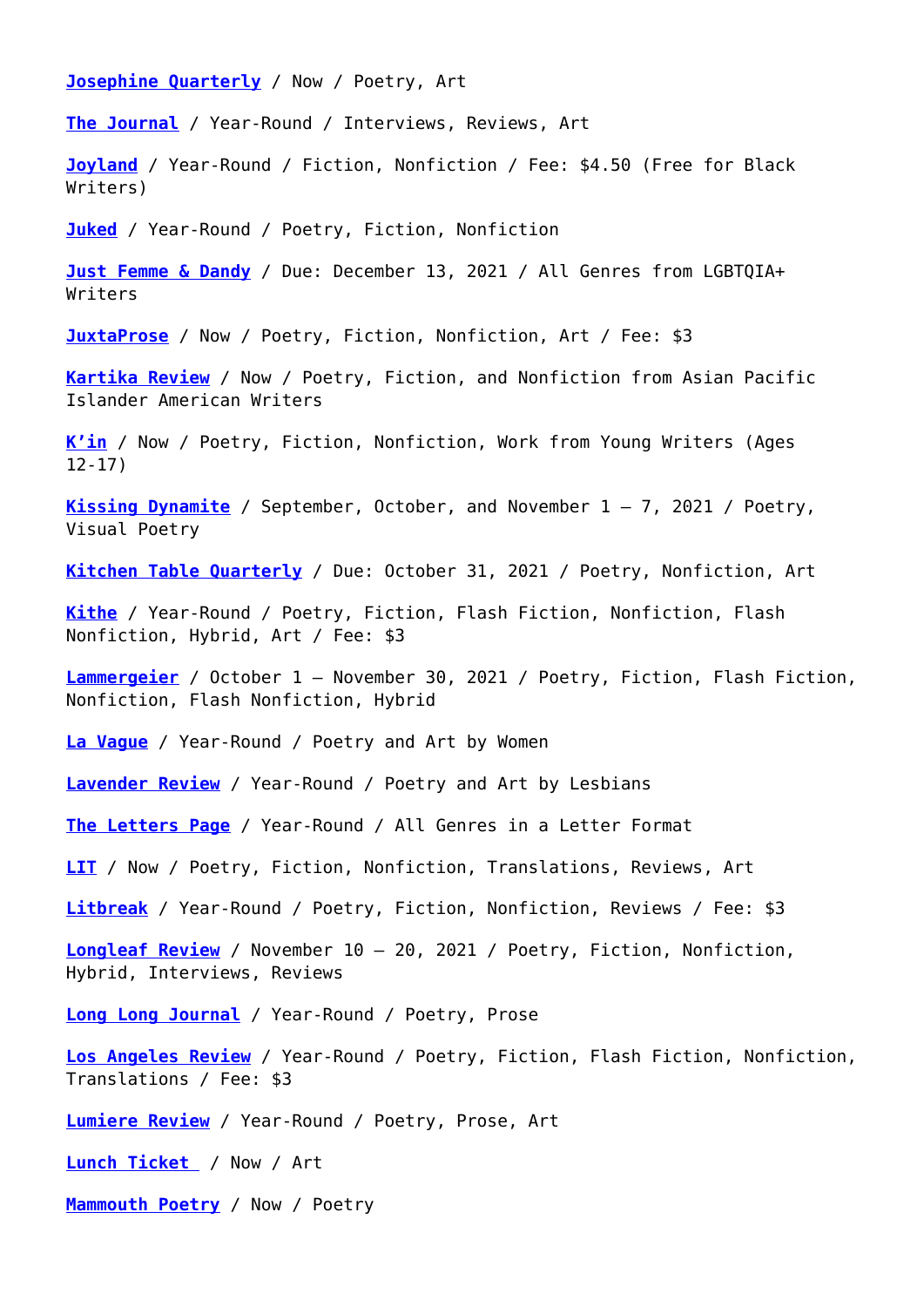**[The Mantle](https://themantlepoetry.com/submissions/)** / Year-Round / Poetry

**[Masque & Spectacle](https://masqueandspectacle.com/submission-guidelines/)** / November 1, 2021 – January 31, 2022 / Poetry, Fiction, Nonfiction, Drama, Reviews, Art, Video, Sound

**[Matter Monthly](https://mattermonthly.com/contact/)** / Year-Round / Poetry, Prose

**[Maudlin House](https://maudlinhouse.submittable.com/submit/)** / Now / Poetry, Fiction, Flash Fiction

**[The Meadow](https://themeadow.submittable.com/submit)** / Due: February 1, 2022 / Poetry, Fiction, Nonfiction

**[Meridian](https://meridian.submittable.com/submit)** / Due: October 31, 2021 / Poetry, Fiction, Nonfiction / Fee: \$3

**[Metatron – #MicroMeta](https://metatron.submittable.com/submit)**/ Now / Micro-Poetry, Video Poetry

**[Michigan Quarterly Review](https://sites.lsa.umich.edu/mqr/prizes/)** / Due: November 1, 2021 / Poetry, Prose, Translations, Interviews, Reviews / Fee: \$3

**[Michigan Quarterly Review — Decades of Fire: A Special Issue on Middle East](https://sites.lsa.umich.edu/mqr/prizes/) [and North Africa](https://sites.lsa.umich.edu/mqr/prizes/)** / Due: November 1, 2021 / Poetry, Fiction and Nonfiction Translations; Prose Translation Pitches from Arabic / Fee: \$3

**[Michigan Quarterly Review — The Goldstein Prize](https://sites.lsa.umich.edu/mqr/prizes/)** / November 1 – December 31, 2021 / Poetry / Fee: \$20 / Prize: \$1,000 + Publication / Judge: Sumita Chakraborty

**[Michigan Quarterly Review — The Jesmyn Ward Prize](https://sites.lsa.umich.edu/mqr/prizes/)** / November 1 – December 31, 2021 / Fiction / Fee: \$25 / Prize: \$2,000 + Publication / Judge: Jesmyn Ward

**[Minor Literatures](https://minorliteratures.submittable.com/submit)** / Year-Round / Interviews

**[Missouri Review — Jeffrey E. Smith Editors' Prize](https://www.missourireview.com/contests/jeffrey-e-smith-editors-prize/)** / Due: October 1, 2021 / Poetry, Fiction, Nonfiction / Fee: \$25 / Prize: \$5,000 + Publication

**[Mizna](https://mizna.org/journal/submissions/)** / Now / Poetry and Prose Relevant to the Southwest Asian and North African (SWANA) Region and SWANA American Community

**[Modern Poetry in Translation](http://modernpoetryintranslation.com/submit/)** / Now / Poetry Translations

**[Moko: Caribbean Arts and Letters](https://mokomagazine.submittable.com/submit)** / Now / Poetry, Fiction, Nonfiction, Reviews, Art and Videos Relevant to the Caribbean Experience

**[Moon City Press — Missouri Bicentennial Poetry Anthology](https://mooncitypress.submittable.com/submit)** / Due: October 1, 2021 / Poetry from Missouri Poets

**[Moon City Review](https://mooncitypress.submittable.com/submit)** / Now / Poetry, Fiction, Nonfiction, Translations, Graphic Narrative, Reviews

**[MoonPark Review](https://moonparkreview.com/submission-guidelines/)** / Now / Flash Fiction, Prose Poetry, Hybrid

**[Monkeybicycle](https://monkeybicycle.submittable.com/submit)** / Now / Fiction, One-Sentence Stories

**[Monstering](https://monsteringmag.com/100021ef73824f5595072d2cae8184c4)** / Now / Poetry, Prose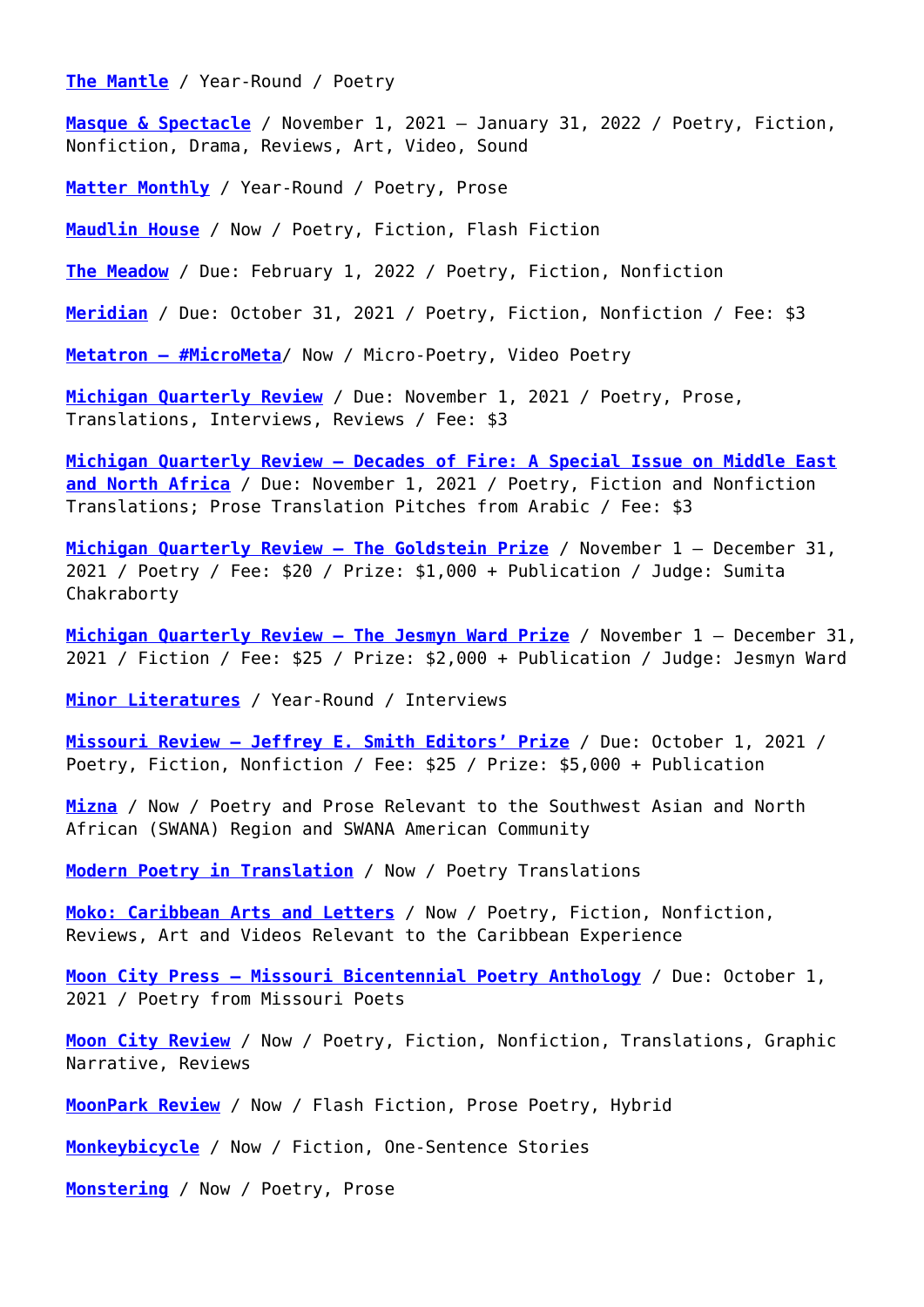**[Mortar](https://mortarmagazine.submittable.com/submit)** / Now / Poetry, Fiction, Flash Fiction, Nonfiction

**[Moss](https://mosslit.com/Submissions)**/ Due: October 1, 2021 / Poetry, Fiction and Nonfiction from the Pacific Northwest

**[Neon Door — Emotional Nudity Exhibit](http://www.neondoorlit.com/)**/ Due: September 1, 2021 / Poetry, Fiction, Nonfiction, Art, Music, Video

**[Neon Door — Online](http://www.neondoorlit.com/)** / Year-Round / Poetry, Fiction, Nonfiction, Art, Music, Video

**[New Constellations Magazine](https://newconstellationsmag.weebly.com/submit.html)** / Due: September 15, 2021 / Poetry, Fiction, Flash Fiction, Nonfiction, and Art from High school Writers and Artists

**[New Delta Review](https://newdeltareview.submittable.com/submit)** / Now / Translations

**[Newfound](https://newfound.submittable.com/submit)** / Now / Poetry, Fiction, Flash Fiction, Nonfiction, Flash Nonfiction, Translations, Review Queries, Art

**[New Ohio Review](https://www.ohio.edu/nor/submit.htm)** / September 15 – December 15, 2021 / Poetry, Fiction, Nonfiction

**[New Orleans Review](https://neworleansreview.submittable.com/Submit)** / Now / Poetry, Fiction, Nonfiction, Reviews / Fee: \$3

**[New Plains Review](https://newplainsreview.submittable.com/submit)** / Due: September 15, 2021 / Poetry, Fiction, Nonfiction, Plays, Audio, Visual / Fee: \$3 (Poetry, Fiction, Nonfiction, Plays)

**[New Poetry in Translation](http://newpoetryintranslation.com/submissions.html)** / Year-Round / Poetry in Translation

**[new sinews](https://newnewsinews.com/about)** / Year-Round / Poetry, Fiction

**[New South](https://newsouth.submittable.com/submit)** / Due: March 31, 2022 / Poetry, Fiction, Nonfiction, Reviews (Year-Round)

**[Night Music Journal](https://nightmusicjournal.com/submissions/)** / Year-Round / Poetry, Prose, Hybrid, Reviews

**[Nimrod International Journal of Prose and Poetry](https://artsandsciences.utulsa.edu/nimrod/submissions/)** / Due: November 30, 2021 / Poetry, Fiction, Nonfiction / Fee: \$3

**[Ninth Letter — Ekphrastic Poetry Contest](http://www.ninthletter.com/journal/submit)** / Due: February 28, 2022 / Poetry, Fiction, Nonfiction / Fee: \$3 (Free in November and December)

**[Nixes Mate](https://nixesmate.pub/submit/)** / Due: November 15, 2021 / Poetry, Fiction, and Nonfiction Related to Climate Change

**[NOMATERIALISM](https://www.nomaterialism.com/submit)** / Year-Round / Poetry, Fiction, Nonfiction, Hybrid, Translation, Drama, Art, Fragments, Ephemera, Video, Visual Art

**[No Tokens — Young Writers' Prize for Prose](https://notokensjournal.com/submissions/)** / Due: October 1, 2021 / Fiction, Nonfiction, and Hybrids from Writers 18 and Under / Prize: \$300 + Publication

**[NUNUM](https://nunum.submittable.com/submit)** / Due: October 15, 2021 / Flash Fiction, Art / Fee: \$3

**[The Ocotillo Review](https://kallistogaiapress.submittable.com/submit)** / Due: October 31, 2021 / Poetry, Fiction, Flash Fiction,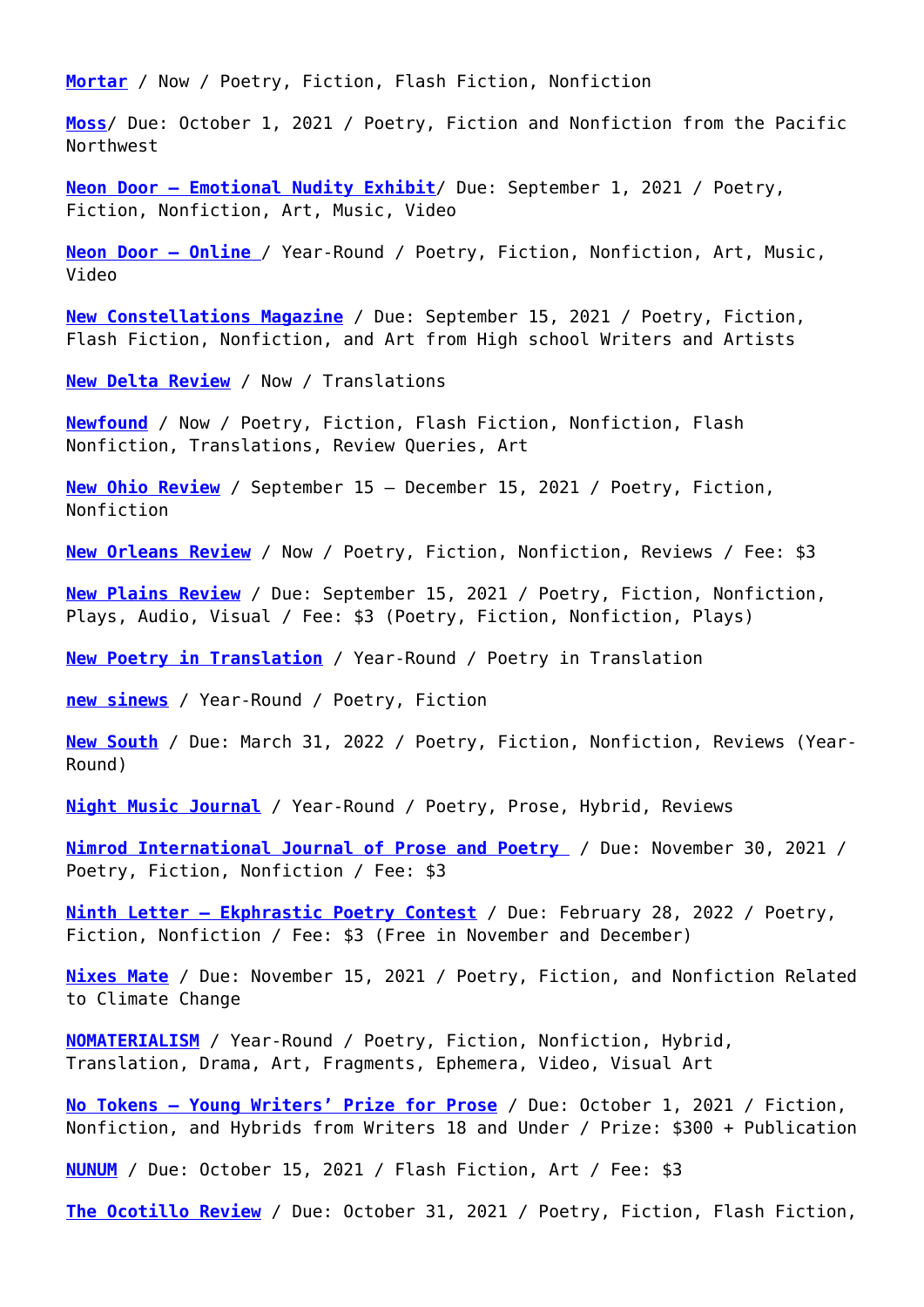Nonfiction / Fee: \$3

**[Off Assignment](http://www.offassignment.com/write-for-us)** / Year-Round / Nonfiction, Flash Nonfiction

**[The Offing](https://theoffingmag.submittable.com/submit)** / Now / Nonfiction, Art, Science Writing

**[Okay Donkey Magazine](https://okaydonkeymag.com/)** / September, October, and November 1 – 15, 2021 / Poetry, Flash Fiction

**[OOMPH! Press](http://www.oomphpress.com/submit)** / Now / Recipes Originally Written in or Translated into English

**[Open Doors Review](https://www.opendoorsreview.com/index.php/submit/)** / Due: November 30, 2021 / Poetry, Fiction, and Nonfiction in English or Italian; Art

**[The Operating System](http://www.theoperatingsystem.org/submissions/)** / Now / Field Notes, Conversations

**[Orca: A Literary Journal](https://orcaaliteraryjournal.submittable.com/)** / Now / Fiction, Flash Fiction, Speculative Fiction / Fee: \$3

**[Oxbow Magazine](https://oxbowmagazine.com/submit/)** / Year-Round / Poetry, Fiction, Nonfiction, Hybrid, Art

**[Oxidant | Engine](http://www.oxidantengine.com/submissions)** / Year-Round / Poetry

**[Pacifica Literary Review](https://pacificaliteraryreview.submittable.com/submit)** / Now / Poetry, Fiction, Nonfiction / Fee: \$3

[Pangyrus](https://www.pangyrus.com/about-us/submissions/) / Due: October 14, 2021 / Poetry, Fiction, Nonfiction, Comics, Reviews / Fee: \$3

**[Painted Bride Quarterly](https://pbq.submittable.com/submit)** / Year-Round / Poetry, Fiction, Flash Fiction, Nonfiction, Reviews / Fee: \$3

**[Paperbag](https://paperbag.submittable.com/submit)**/ Due: September 22, 2021 / Poetry, Hybrid, Art, Music

**[Parentheses Journal](http://www.parenthesesjournal.com/submit/)**/ Due: September 10, 2021; November 1, 2021 – March 10, 2022 / Poetry, Fiction, Art, Photography

**[Parhelion Literary Magazine](https://parhelionliterary.com/submission-guidelines/)** / Due: November 30, 2021 / Poetry, Fiction, Flash Fiction, Nonfiction, Flash Nonfiction / Fee: \$3

**[Parhelion Literary Magazine — Halloween](https://parhelionliterary.com/submission-guidelines/)** / Due: September 9, 2021 / Fiction, Flash Fiction / Fee: \$3

[Passages North](https://www.passagesnorth.com/submit) / Now / Poetry, Fiction (Due: October 15, 2021), Nonfiction, Hybrid, Writers on Writing

**[petrichor — Documentary Poetics](http://petrichormag.com/submit/)** / October 1 – December 1, 2021 / Poetry, Visual Poetry, Hybrid

**[Phoebe](https://phoebe.submittable.com/submit)** / Due: October 15, 2021 / Poetry, Nonfiction, Fiction, Art / Fee: \$3

**[Pidgeonholes](http://pidgeonholes.com/submit/)** / September, October, and November 1 – 10, 2021 / Poetry, Fiction, Nonfiction, Art (Year-Round)

**[Pigeon Pages](https://pigeonpagesnyc.submittable.com/submit)** / Now / Poetry, Fiction, Nonfiction / Fee: \$5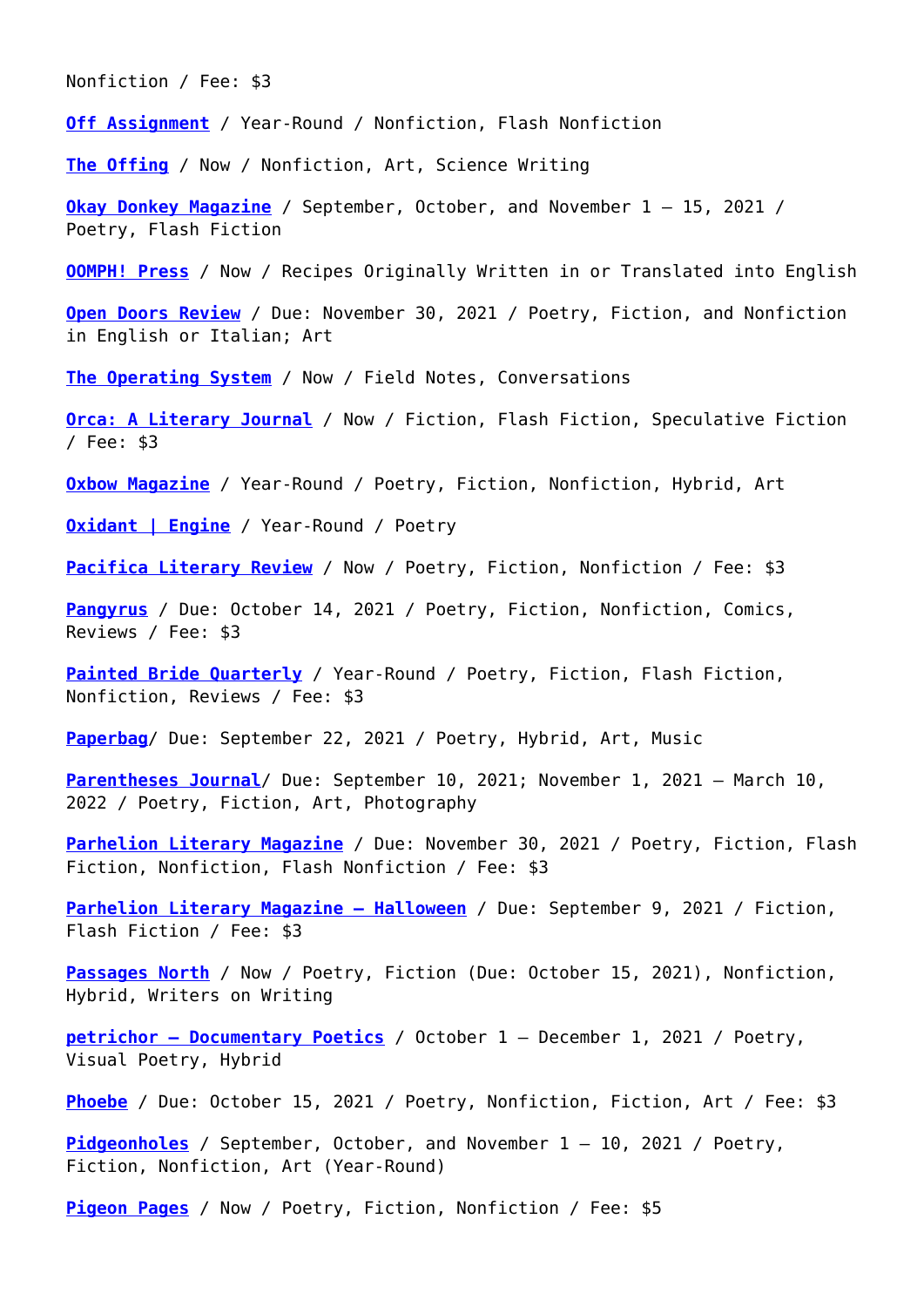**[The Pinch](https://pinchjournal.submittable.com/submit)** / Year-Round / Poetry, Fiction, Flash Fiction, Nonfiction, Flash Nonfiction, Art / Fee: \$2-3

**[Pine Hills Review](http://pinehillsreview.com/submit/)** / Now / Poetry, Fiction, Nonfiction, Hybrid

**[Pithead Chapel](https://pitheadchapel.com/submission-guidelines/)** / Year-Round / Prose Poetry, Fiction, Nonfiction

**[Plath Poetry Project](https://plathpoetryproject.com/submit/)** / Now / Poems in Response to Work by Sylvia Plath

**[Pleiades](https://pleiadesmag.com/submit/)** / Year-Round / Reviews

**[Pleiades — Latinx LGBTQIA+ Poets Folio](https://pleiadesmag.com/submit/)** / Due: September 30, 2021 / Poetry from Latinx LGBTQIA+ Poets / Curator: Ruben Quesada

**[Poet Lore](https://www.poetlore.com/submit/)** / October 1 – November 30, 2021 / Poetry, Translations (Open Now)

**[Poetry Northwest](http://www.poetrynw.org/about/submissions-info/)** / October 1 – November 30, 2021 / Poetry, Prose (Year-Round)

**[Poetry Online](https://www.poetry.onl/submit)** / Now / Poetry, Visual Poetry, Cine-Poetry, Art

**[Poets Reading the News](http://www.poetsreadingthenews.com/submissions/)** / Year-Round / Poetry About Current Events / Fee: \$4

**[Porridge Magazine](https://porridgemagazine.com/about/submissions/)** / October 1 – 31, 2021 / Poetry, Prose, Art

**[Posit](https://posit.submittable.com/submit)** / Now / Art, Video, Animation

**[Prelude](https://prelude.submittable.com/submit)** / Now / Poetry, Nonfiction / Fee: \$3 (Poetry Only)

**[Press Pause Press](https://presspausepress.submittable.com/submit)** / Year Round / Poetry, Fiction, Nonfiction, Art, Music, Family Room

**[Prism Review](https://prismreview.submittable.com/submit)** / Year-Round / Poetry, Prose, Flash Prose / Fee: \$2

**[Puerto del Sol](https://puertodelsol.submittable.com/submit)**/ Now / Poetry, Fiction, Nonfiction, Visual Art

**[Puerto del Sol – Black Voices Series](https://puertodelsol.submittable.com/submit)** / Now / Poetry, Fiction, Nonfiction, Multimedia

**[Puerto del Sol — Contests](https://puertodelsol.submittable.com/submit)**/ Due: September 1, 2021 / Poetry, Prose / Fee: \$9 / Prize: \$500 + Publication / Judges: Todd Dillard (Poetry), Eileen Pollack (Prose)

**[Puerto del Sol — Voz Series](https://puertodelsol.submittable.com/submit)**/ Now / Poetry and Prose in Spanish

**[Q/A Poetry](https://www.qapoetry.com/submit)** / Year-Round / Poetry by Poets of Marginalized Genders and Sexes

**[Queer Southeast Asia](http://queersoutheastasia.com/submission-guidelines)** / Year-Round / Poetry, Prose, Hybrid, Interviews, Reviews, Art

**[Quarterly West](https://www.quarterlywest.com/submit)** / Now / Translations, New Media, Reviews

**[Rabid Oak](https://rabidoak.com/submissions/)** / Year-Round / Poetry, Flash Fiction, Flash Nonfiction

**[Raconteur](http://raconteurmag.com/written-submission-guidelines/)** / Now / Poetry, Fiction, Nonfiction, Illustrations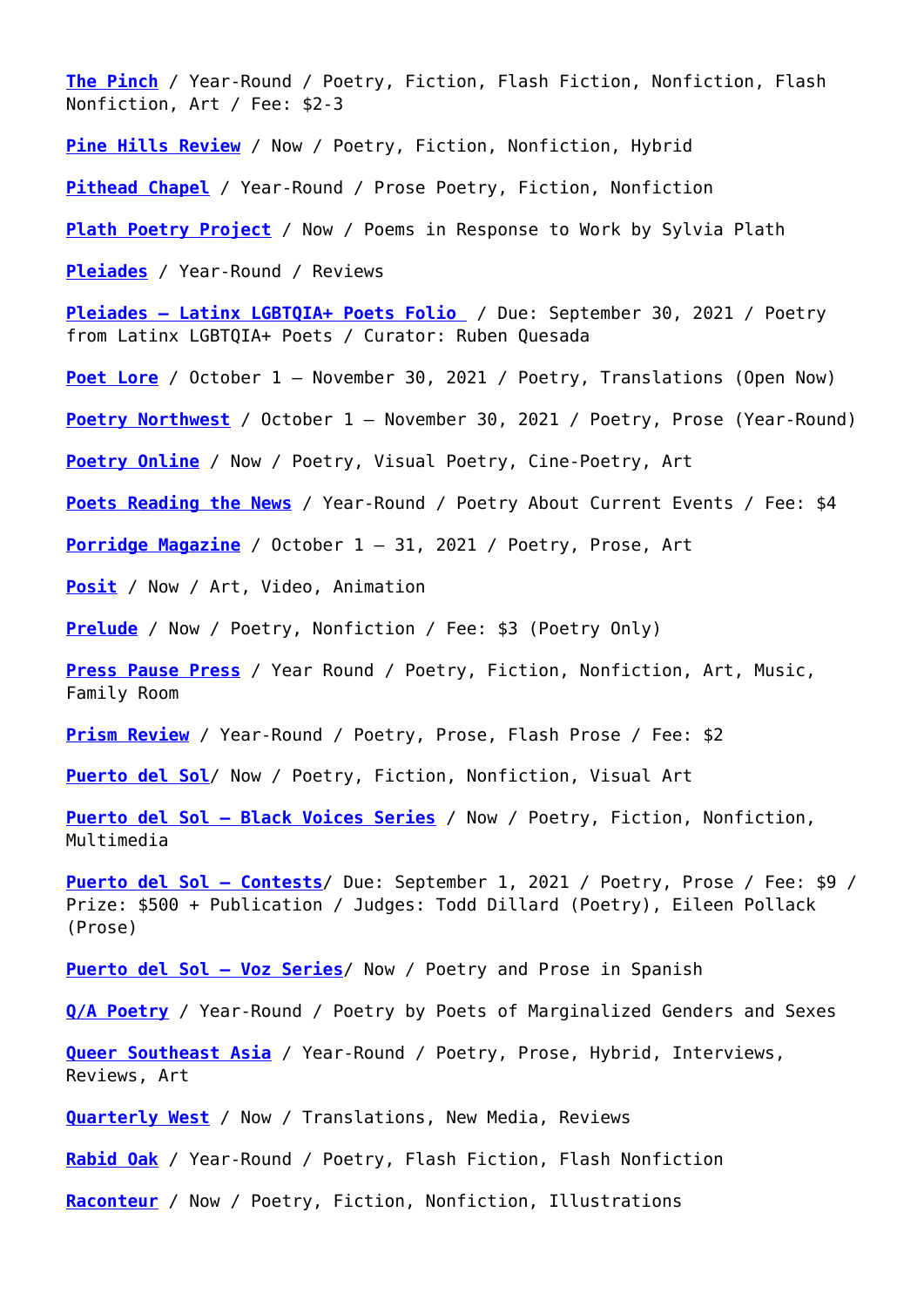**[Radar Poetry](https://www.radarpoetry.com/guidelines)** / November 1, 2021 – January 1, 2022 / Poetry

**[Radar Poetry — Coniston Prize](https://www.radarpoetry.com/contest)** / Due: September 1, 2021 / Poetry by Women / Fee: \$20 (Free for BIPOC Poets Through July 14) / Prize: \$1,000 + Publication / Judge: Yona Harvey

**[Random Sample Review](https://randomsamplereview.com/submit/)**/ Year-Round / Poetry, Fiction, Flash Fiction, Nonfiction, Flash Nonfiction, Art

**[Reality Beach](http://realitybeach.org/submit/)** / Now / Video

**[Redivider](https://redivider.submittable.com/submit)** [/](https://redivider.submittable.com/submit) Due: October 31, 2021 / Poetry, Fiction, Nonfiction, Graphic Narrative, Visual Poetry / Fee: \$3 (Fiction and Nonfiction)

**[Revolution John](https://oleada.io/publication/revolution-john)** / Year-Round / Prose Poetry, Short Stories

**[RHINO — Founder's Prize](https://rhinopoetry.org/prizes)** / Due: September 30, 2021 / Poetry / Fee: \$15 / Prize: \$500 + Publication / Judge: Luisa A. Igloria

**[Rise Up Review](https://riseupreview.submittable.com/submit)** / Now / Poetry, Nonfiction

**[River Styx](http://www.riverstyx.org/submit/general-submissions/)** / Now / Poetry, Fiction, Nonfiction, Short Plays / Fee: \$3

**[Ruminate — VanderMey Nonfiction Prize](https://ruminatemagazine.submittable.com/submit)** / Due: October 18, 2021 / Nonfiction / Fee: \$20 / Prize: \$1,500 + Publication

**[Salamander Magazine](https://salamandermag.org/how-to-submit/)** / October 1, 2021 – April 1, 2022 / Poetry, Fiction, Nonfiction

**[Salt Hill](https://salthilljournal.net/submit)** / Due: September 5, 2021 / Poetry, Fiction, Nonfiction (Year-Round), Art (Year-Round)

**[Santa Fe Writers Project Quarterly](https://santafewritersproject.submittable.com/submit)** / Now / Fiction, Nonfiction, Interviews, Reviews

**[Saw Palm](http://www.sawpalm.org/submit.html)** / Due: October 1, 2021 / Poetry, Fiction, Flash Fiction, Nonfiction, Flash Nonfiction, Interviews, Reviews, Comics, Art

**[SCAB](https://scabmag.wordpress.com/submissions/)** / Year-Round / All Genres

**[Schlag Magazine](https://www.schlagmagazine.com/submit)** / Year-Round / Poetry, Nonfiction, Critical Theory, Cultural Criticism, Art Writing, Art (Fashion, Photography, Drawing, Painting)

**[Screen Door Review](https://screendoorreview.submittable.com/submit)** / Now / Poetry and Flash Fiction from Queer Southern Writers

**[Scud](https://scudlit.blogspot.com/p/contact.html)** / Year-Round / Poetry, Nonfiction, Interviews, Reviews

**[SELFFUCK](https://selffuck.help/submit/)** / Now / Poetry, Fiction, Nonfiction, Plays, Interviews, Criticism, Non-Language, Glossolalia, Hybrid

**[Seneca Review](http://www.hws.edu/senecareview/submissions.aspx)** / Due: October 15, 2021 / Poetry, Nonfiction

**[Shenandoah](https://shenandoahliterary.org/submissions/)** / Due: September 15, 2021 / Fiction, Comics (Year-Round)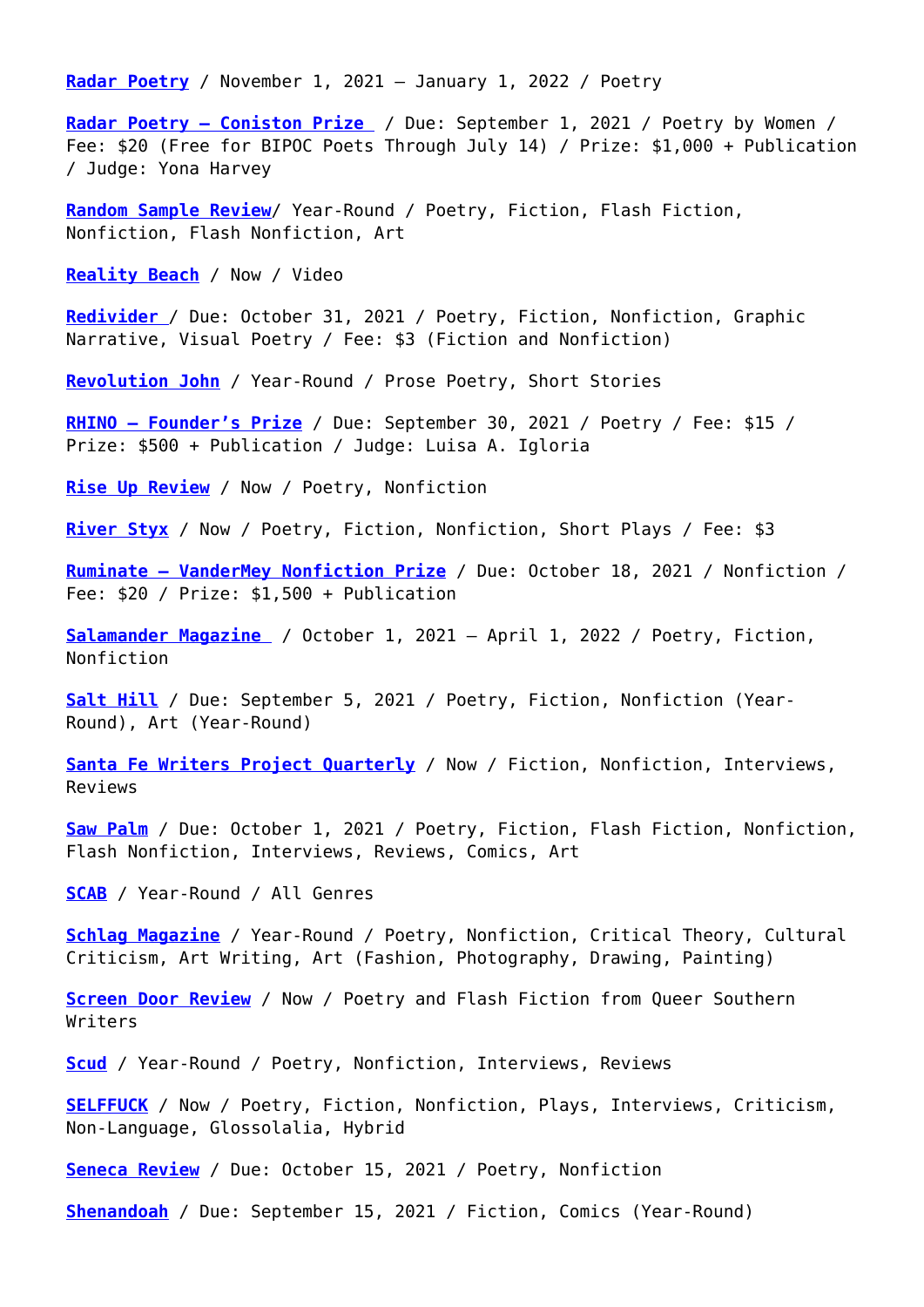**[Shift: A Journal of Literary Oddities](http://ringlingshiftjournal.com/submit/)** / Due: October 4, 2021 / Poetry, Fiction, Flash Fiction, Nonfiction, Hybrid, Art, Anything Else

**[Shirley Magazine](http://www.shirleymag.com/about/)** / Now / Flash Fiction

**[Sidereal Magazine](https://siderealmagazine.com/submissions/)** / Due: September 1, 2021; November 1, 2021 – April 1, 2022 / Poetry, Nonfiction

**[Sinister Wisdom](https://sinisterwisdom.submittable.com/submit)** / Now / Poetry, Fiction, Nonfiction and Art by Lesbians

**[Sinister Wisdom — Common Lives/Lesbian Lives](https://sinisterwisdom.submittable.com/submit)** / Due: December 1, 2021 / Poetry, Fiction, Nonfiction and Art by Lesbians

**[Sinister Wisdom — We Teach Sex \(To Everyone\)](https://sinisterwisdom.submittable.com/submit)** / Due: September 22, 2021 / Poetry, Fiction, Nonfiction and Art by Lesbians / Guest Editors: July Westhale and Kristy Lin Billuni

**[Sixth Finch](http://sixthfinch.com/submit.html)** / Due: October 6, 2021 / Poetry, Art

**[Sky Island Journal](https://www.skyislandjournal.com/submissions)** / Due: September 30, 2021 / Poetry, Flash Fiction, Flash Nonfiction / Fee: \$4.99

**[Slant](http://uca.edu/english/slant-a-journal-of-poetry/submission-guidelines/)** / Due: November 15, 2021 / Poetry

**[Slouching Beast Journal](https://slouchingbeastjournal.com/submit/)** / Year-Round / Poetry, Flash Fiction, Hybrid

**[Smartish Pace](https://smartishpace.submittable.com/submit)** / Now / Poetry, Translations, Interviews, Reviews

**[Smartish Pace — Erskine J. and Beullah Rose Poetry Prizes](https://smartishpace.submittable.com/submit)** / Due: January 1, 2022 / Poetry (Beullah Rose is for Women Only) / Fee: \$10 / Prize: \$200 + Publication

**[SmokeLong Quarterly](http://www.smokelong.com/submissions/guidelines/)** / Year-Round / Flash Fiction (English, Spanish, French, German, and by Children), Artwork

**[SmokeLong Quarterly — Comedy Prize](https://www.smokelong.com/comedy-prize-2021-opens-aug-1/)** / Due: November 15, 2021 / Prose No Longer Than 782 Words / Fee: \$7 (Until October 31, 2021); \$8 (November 1 – 15, 2021) / Prize: At Least \$1,600

**[Solstice](https://solsticelitmag.org/submit/)** / Now / Poetry, Fiction, Nonfiction, Graphic Narrative, Translations / Fee: \$3

**[Sorority Mansion](https://www.sororitymansion.org/submissions)** / Now / Poetry, Fiction, Nonfiction and Art by Women

**[So to Speak — Blog](https://sotospeak.submittable.com/Submit)** / Year-Round / Poetry, Fiction, Nonfiction, Hybrid, Reviews, Interviews, Videos, Podcasts, Art

**[South Broadway Ghost Society — Dwell Anthology](https://soboghoso.org/submit-poetry-anthology-in-partnership-with-the-village-institute/?fbclid=IwAR0tjp2qljzf1UZ5H9sLcdg17LooBkgNfhU9B3m-VhPbdFd3o-ZrQ2XnqO0)** / Due: October 31, 2021 / Poetry, Fiction, Nonfiction, Visual Art

**[South Dakota Review](https://southdakotareview.submittable.com/submit)** / Now / Poetry, Fiction, Nonfiction, Translation

**[The Southeast Review](https://www.southeastreview.org/general-submissions/)** / Year-Round / Poetry, Fiction, Nonfiction, Interviews (Free) / Fee: \$3 (Submission Fee Waived for Incarcerated Writers)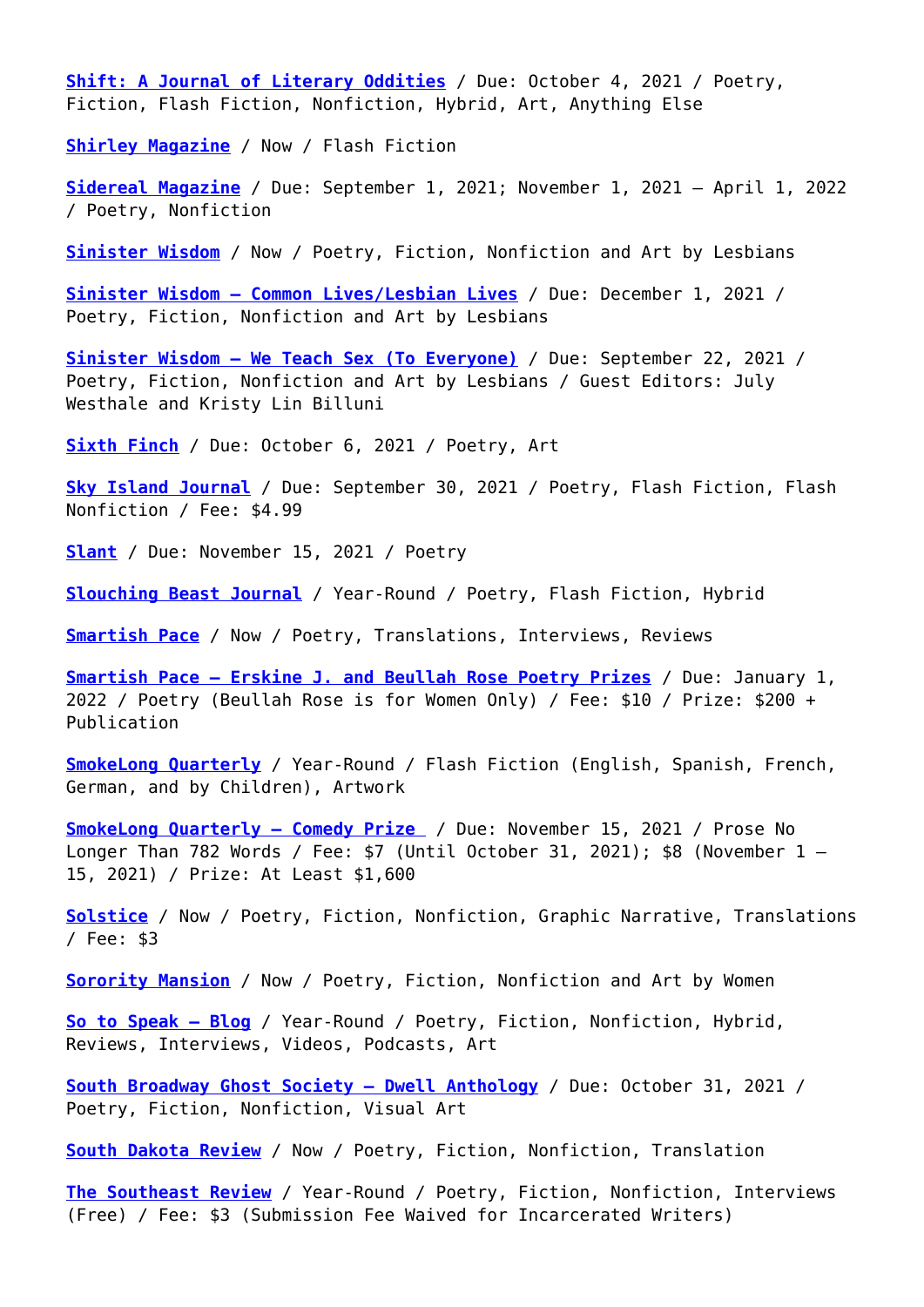**[Southern Humanities Review](http://www.southernhumanitiesreview.com/submit.html​)** / Due: November 1, 2021 / Fiction, Nonfiction, Reviews / Fee: \$3

**[The Southampton Review](https://www.thesouthamptonreview.com/submit/)** / Due: September 1, 2021 / Poetry, Fiction, Nonfiction, Drama / Fee: \$3

**[The Spectacle](https://thespectacle.submittable.com/submit)** / Due: September 30, 2021 / Poetry, Fiction, Nonfiction

**[The Spectacle — Revue](https://thespectacle.submittable.com/submit)** / Now / Flash Prose, Fragments, Interviews, Reviews, Humor

**[Speculative Nonfiction](https://www.speculativenonfiction.org/submit)** / Due: September 15, 2021 / Nonfiction / Fee: \$3

**[Split Lip Magazine](https://splitlipthemag.com/submit)** / Now / Poetry, Fiction, Flash Fiction, Memoir, Art / Fee: \$3 (Free in September and November; Free for Black Writers Year-Round)

**[SPORAZINE](https://nothnx.com/sporazine#/about-sporazine)** / Now / Experimental and Visual Poetry by Trans People

**[Sporklet](http://sporkpress.com/sporklet/?page_id=5405)** / Now / Reviews

**[Stellium Literary Magazine](https://stelliumlit.submittable.com/submit)** / Due: October 31, 2021 / Prose Poetry, Fiction, Nonfiction, Art

**[Stirring: A Literary Collection](https://www.stirringlit.com/submit)** / Year-Round / Poetry, Fiction, Nonfiction, Reviews, Art

**[Storm Cellar](https://stormcellarquarterly.com/submit/)** / Now / Poetry, Fiction, Nonfiction, Flash, Images / Fee: \$5

**[Strange Horizons](http://strangehorizons.com/submit/)** / Year-Round / Speculative Poetry, Nonfiction, Reviews, Art

**[Sundog Lit — Summer Collaboration Contest](https://sundoglit.com/submissions/)** / October 1 – December 1, 2021 / Poetry, Fiction, Nonfiction

**[Sunspot Literary Journal — Interception](https://sunspotlit.submittable.com/submit/198721/inception-2021-500-for-prose-poetry-or-art-opening)** / Due: September 30, 2021 / Openings of Poetry, Fiction, Nonfiction, Art, and Comics / Fee: \$10 / Prize: \$500 + Publication

**[Surfaces](https://www.surfaces.cx/submit/)** / Now / Poetry, Fiction, Nonfiction, Theory, Art, Text Collage

**[SUSAN / The Journal](https://susanthejournal.tumblr.com/submittosusan)** / Now / Poetry, Flash Fiction

**[swifts & slows](http://www.arteidolia.com/submit/)** / Now / Text and/or Visual Collaborations and Dialogues

**[sx salon: a small axe literary platform](http://smallaxe.net/sxsalon/submissions)** / Year-Round / Poetry, Fiction, Nonfiction, Reviews, and Interviews Related to the Caribbean

**[Sweet: A Literary Confection](https://sweetlit.submittable.com/submit)** / Now / Graphic Nonfiction

**[Sweet Tree Review](http://www.sweettreereview.com/submit)** / Due: October 3, 2021 / Poetry, Fiction, Flash Fiction, Nonfiction, Flash Nonfiction, Plays

**[Sycamore Review](https://sycamorereview.com/submissions/)** / Due: March 31, 2022 / Poetry, Prose, Nonfiction, Art

**[Taco Bell Quarterly](https://tacobellquarterly.org/submission-guidelines/)** / Due: November 1, 2021 / Poetry, Fiction, Essays, and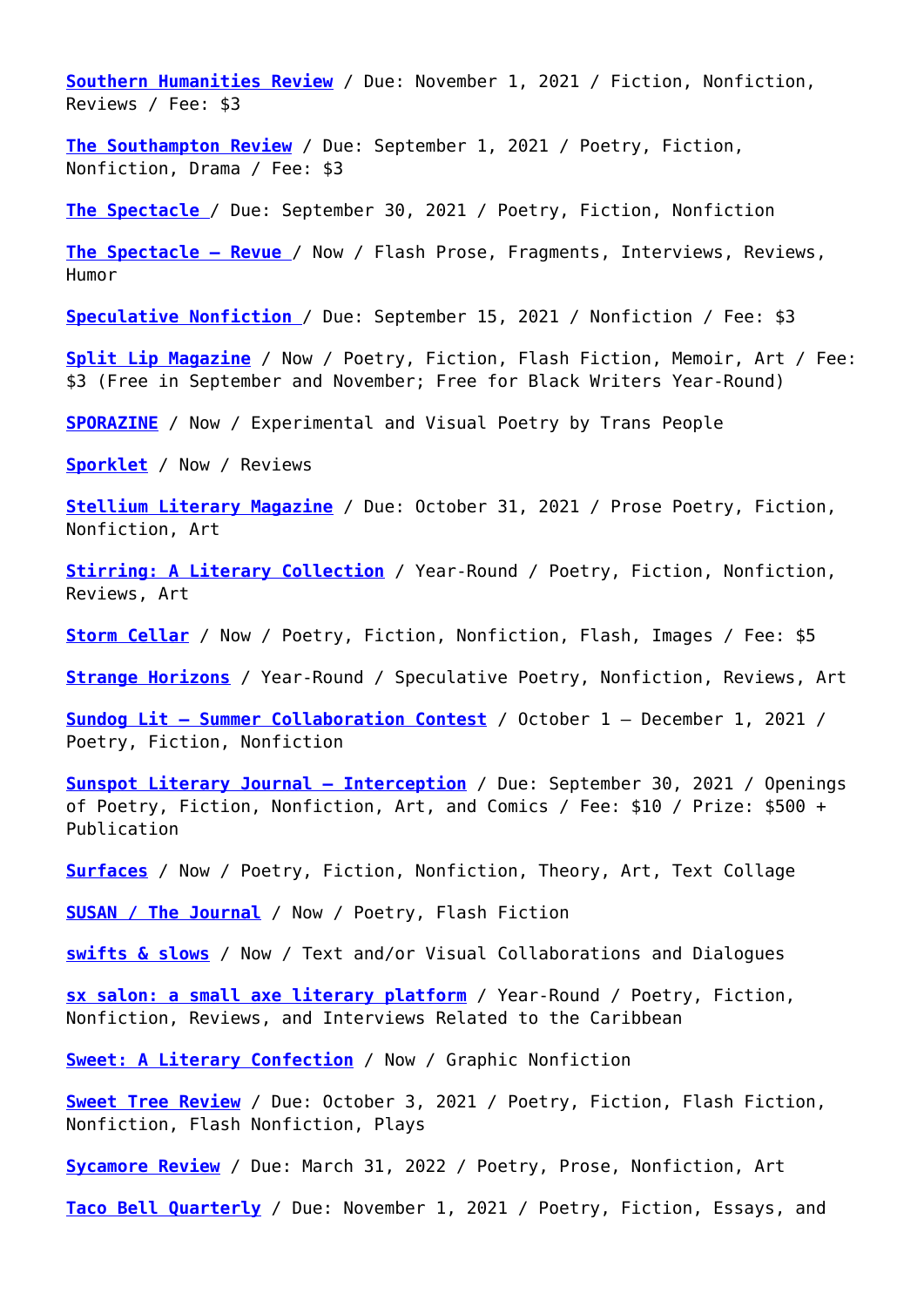Multimedia Exploring Any and All Elements of Taco Bell

**[TAGVVERK](https://tagvverk.info/submit-contact/)** / Year-Round / Poetry, Fiction, Essays, Reviews, Criticism, Art

**[The Talking Book](https://thetalkingbook.org/submit)** / Year-Round / Poetry, Fiction, Nonfiction, Comics, Audio

**[Tammy](https://tammy.submittable.com/submit)** / Due: November 15, 2021 / All Genres / Fee: \$3

**[ThimblelitMag](https://www.thimblelitmag.com/submissions/)** / Due: September 30, 2021; November 1 – 30, 2021 / Poetry, Fiction, Nonfiction, Art

**[Thin Air Magazine](https://thinair.submittable.com/submit)** / Now / Poetry, Fiction, Nonfiction, Hybrid, Art / Fee: \$3 (Print Only)

**[The Thought Erotic](https://thethoughterotic.com/submission-guidelines/)** / Year-Round / Poetry, Fiction, Nonfiction, and Art Engaging Sexuality

**[Thrush](http://www.thrushpoetryjournal.com/submissions.html)** / Year-Round / Poetry

**[The Tiger Moth Review](https://www.thetigermothreview.com/submit)** / Due: October 31, 2021 / Poetry, Prose, Art, Photography

**[Tilted House](http://www.tiltedhouse.org/)** / Year-Round / Poetry, Fiction, Nonfiction, Essays, Plays, Reviews, Art, Film

**[TIMBER](https://timberjournal.submittable.com/submit)** / Due: December 1, 2021 / Poetry, Visual Poetry, Fiction, Nonfiction, Hybrid

**[Tofu Ink Arts Press](https://www.tofuink.com/submit)** / Due: November 1, 2021 / Poetry, Art / Fee: \$3

**[Tofu Ink Arts Press — Visionary Arts Poetry Prize](https://www.tofuink.com/submit)** / Now / Poetry / Fee: \$3 / Prize: \$200 + Publication

**[trampset](https://trampset.submittable.com/submit?source=post_page-----6e83932b0985----------------------)** / Now / Poetry, Fiction, Nonfiction / Fee: \$3

**[Transition](https://transition.submittable.com/submit)** / Now / Poetry, Fiction, Nonfiction, Interviews, and Art about Africa and the African Diaspora

**[Tripwire](https://tripwirejournal.com/submissions/)** / Year-Round / Proposals for Essays, Translations, Interviews, Reviews

**[TriQuarterly](https://triquarterly.submittable.com/submit/)** / October 1 – December 31, 2021 / Poetry, Fiction, Nonfiction, Craft Essays, Interviews (Year-Round), Video Essays (Year-Round), Cinepoetry (Year-Round)

**[Tupelo Quarterly](https://tupeloquarterly.submittable.com/submit)** / Due: October 1, 2021 / Poetry, Prose, Translations, Collaborations, Cross-Disciplinary Work, Art, Reviews (Year-Round) / Fee: \$3 (Reviews Free)

**[Two Lines](https://twolines.submittable.com/submit)** / Now / Translations of Poetry, Fiction, and Nonfiction

**[Twyckenham Notes](https://twyckenhamnotes.com/submit/poetry-artwork/#poetry)** / Now / Poetry, Art / Fee: \$3 (Poetry)

**[Typewriter Poetry](https://www.typewriterpoetry.com/)** / September 15 – 30, 2021 / Poetry, Hybrid, Art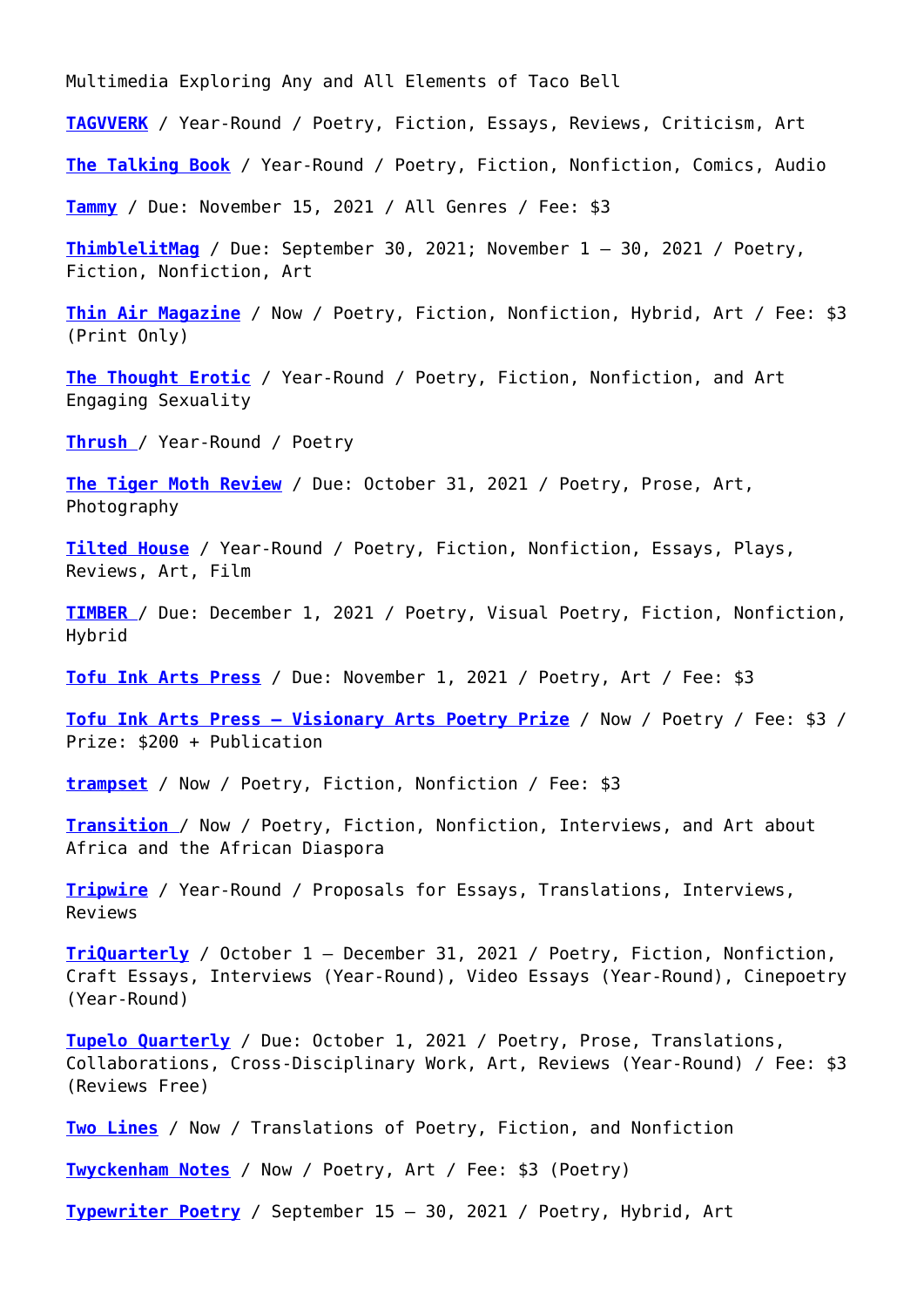**[Unbroken Journal](http://unbrokenjournal.com/submit)** / Due: September 15, 2021; November 1 – December 15, 2021 / Prose Poems, Poetic Prose

**[Under a Warm Green Linden](https://www.greenlindenpress.com/submit)** / Year-Round / Poetry, Interviews, Reviews / Fee: \$3 (Free for Interviews and Reviews)

**[Under the Sun](https://underthesunonline.com/wordpress/2021/submissions/)** / Due: January 2, 2022 / Nonfiction, Art

**[Untoward](https://untowardmag.submittable.com/Submit)** / Now / Poetry, Fiction, Flash Fiction, Nonfiction / Fee: \$3

**[Up North Lit](https://upnorthlit.org/submit#/general-submissions/)** / Now / Poetry, Fiction, Nonfiction, Art

**[Up The Staircase Quarterly](http://www.upthestaircase.org/submit.html)** / Due: September 15, 2021 / Poetry, Interviews, Reviews, Art

**[Ursus Americanus Press – Landfill](https://ursusamericanuslit.squarespace.com/submit/)** / Now / Poetry

**[Vagabond City](https://vagabondcitylit.com/submission-guidlines/)** / Year-Round / Poetry, Nonfiction, Reviews, Art

**[A VELVET GIANT](https://www.avelvetgiant.com/submit/)** / Year-Round / Poetry, Prose, Cross-Genre, Experimental, Art

**[VIDA: Women in the Literary Arts — The VIDA Review](https://www.vidaweb.org/vida-review/submit/)** / Year-Round / Poetry, Fiction, Nonfiction, Interviews and Reviews

**[Virga](https://virgamagazine.submittable.com/submit)** / Due: September 30, 2021 / Poetry, Hybrids / Fee: \$2

**[Voicemail Poems](https://voicemailpoems.org/submit/)** / Due: October 1, 2021 / Audio Poetry

**[Waccamaw](https://waccamawjournal.submittable.com/submit)** / Due: September 8, 2021 / Poetry, Fiction, Nonfiction

**[The Waking](https://ruminatemagazine.submittable.com/submit)** / Now / Fiction, Nonfiction, Hybrid, Interviews, Reviews, Art

**[Washington Square Review](https://www.washingtonsquarereview.com/submit/)** / Due: October 15, 2021 / Poetry, Fiction, Nonfiction, Translations

**[Watershed Review](https://watershedreview.com/submit/)** / Due: September 30, 2021 / Poetry, Fiction, Creative Nonfiction, Art / Fee: \$3 (Free for Students and Those Experiencing Financial Hardship)

**[Waxwing](https://waxwing.submittable.com/submit)** / Now / Poetry (Due: September 30, 2021; November 1 – 30, 2021), Fiction, Nonfiction, Translations, Art

**[Western Humanities Review](http://www.westernhumanitiesreview.com/submissions/)** / Year-Round / Poetry, Fiction, Nonfiction, Hybrid, Reviews, Artwork / Fee: \$2 (Free for Reviews and Artwork)

**[Western Humanities Review — Mountain West Writers Contest](http://www.westernhumanitiesreview.com/submissions/)** / October 23 – December 18, 2021 / Poetry and Prose from Writers Currently Living in Arizona, Colorado, Idaho, Montana, Nevada, New Mexico, Wyoming, or Utah / Prize: \$500 + Publication / Judges: Carmen Giménez Smith (Poetry), Vi Khi Nao (Prose)

**[Whale Road Review](http://www.whaleroadreview.com/submission-guidelines/)** / Now / Interviews, Pedagogy Papers

**[where is the river :: a poetry experiment](https://whereistheriver.blogspot.com/2017/09/submissions-where-is-river.html)** / Now / Poetry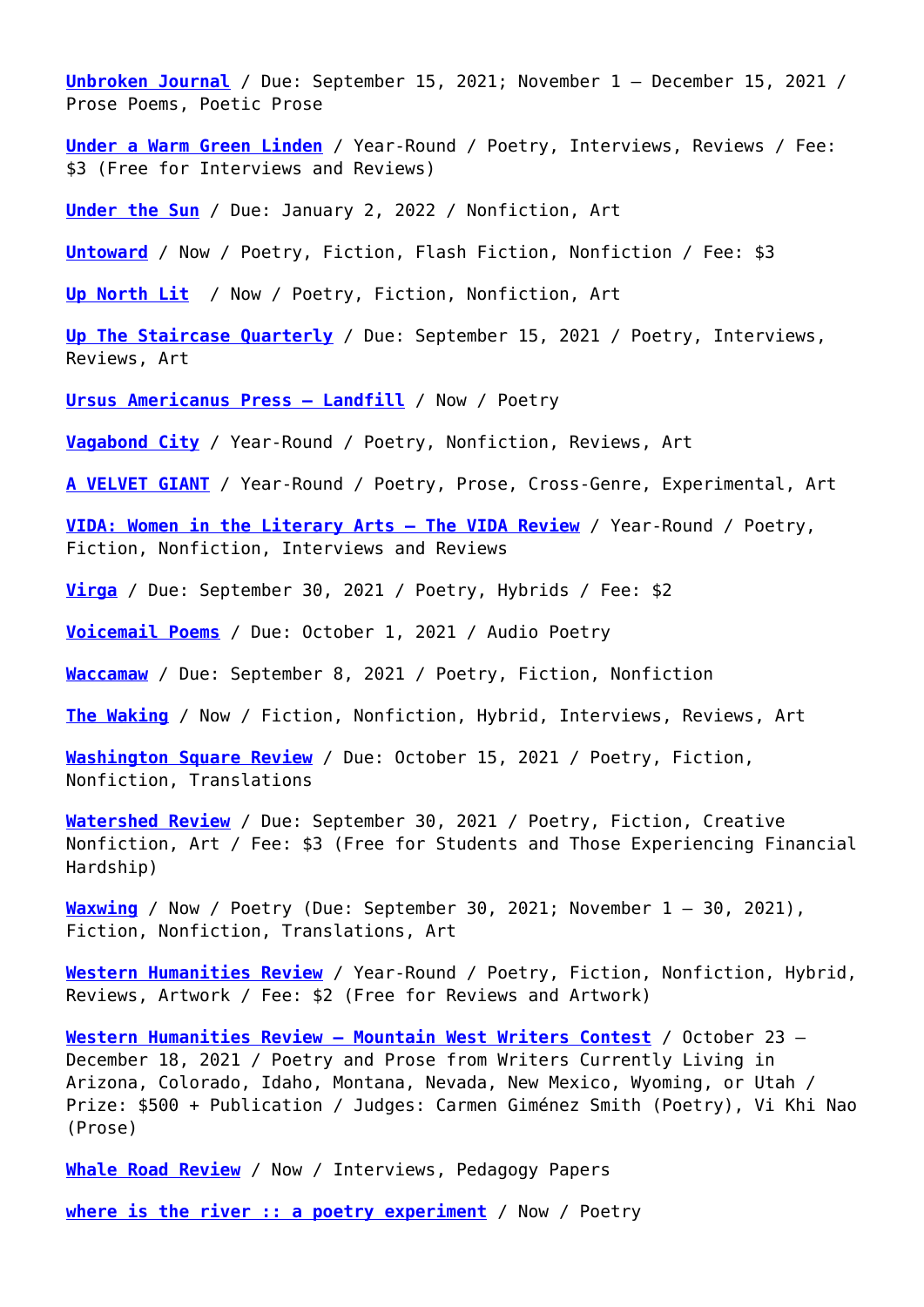**[Whiskey Tit](https://whiskeytit.submittable.com/submit)** / Year-Round / Poetry, Fiction, Flash Fiction, Nonfiction, and Hybrid, Especially by People from Poor and Working Class Backgrounds

**[Wigleaf](http://wigleaf.com/about.htm)** / Final Weeks of September, October, and November 2021 / Flash Fiction

**[Wildness](http://readwildness.com/submit)** / Year-Round / Poetry, Fiction, Nonfiction

**[Willow Springs](http://willowspringsmagazine.org/submit/)** / Now / Poetry, Fiction, Nonfiction / Fee: \$3

**[Witness](http://witness.blackmountaininstitute.org/submit/)** / Due: December 1, 2021 / Poetry, Fiction, Nonfiction / Fee: \$3

**[The Worcester Review](http://www.theworcesterreview.org/p/how-to-submit.html)** / October 1, 2021 – January 31, 2022 / Poetry, Fiction (October 1 – 31, 2021) / Fee: \$3 (Free for BIPOC Writers)

**[Words Without Borders](https://www.wordswithoutborders.org/submit/)** / Year-Round / Proposals for Monthly Special Sections

**[The Woven Tale Press](https://thewoventalepress.submittable.com/submit)** / Year-Round / Poetry, Fiction, Flash Fiction, Nonfiction, Video, Sound, Art

**[Yalobusha Review](https://yalobushareview.submittable.com/submit)** / Now / Poetry, Fiction

**[Yellow Medicine Review: A Journal of Indigenous Literature, Art, and Thought](http://www.yellowmedicinereview.com/id12.html) [— Guess Who \(It's the Music Issue\)](http://www.yellowmedicinereview.com/id12.html)** / Due: September 30, 2021 / All Genres from Indigenous Writers Relating to Music

**[Yemassee](https://yemassee.submittable.com/submit)** / Open: September 2021 / Poetry, Fiction, Flash Fiction, Nonfiction, Flash Nonfiction / Fee: \$3-4

**[ZiN Daily](https://www.zvonainari.hr/contact)** / Year-Round / Poetry, Fiction, and Nonfiction in English, Croatian, Serbian, Bosnian, Montenegrin, French, German, Italian, or Slovenian

<span id="page-27-0"></span>**[Zone 3](https://zone3press.submittable.com/submit)** / Due: April 1, 2022 / Poetry (Open: October 1, 2021), Fiction, Nonfiction / Fee: \$3

**[ZYZZYVA](http://www.zyzzyva.org/about/submissions/)** / Due: September 1, 2021 (Submit By Post Only) / Poetry, Fiction, Nonfiction

#### **Fellowships + Other Opportunities:**

**[Art Omi: Writers](https://artomi.submittable.com/submit)** / Due: October 15, 2021 / Residency: 1 Week – 2 Months in Hudson River Valley, NY

**[AWP — Writer to Writer Mentorship Applications](https://awp.submittable.com/submit)** / Year-Round

**[American-Scandinavian Foundation](http://www.amscan.org/fellowships-and-grants/fellowshipsgrants-to-study-in-scandinavia/)** / Due: November 1, 2021 / Proposals for Creative Arts Projects That Make a Stay in Scandinavia Essential / Fee: \$60 / Fellowships: Up to \$23,000 / Grants: Up to \$5,000

**[Bucknell University — Philip Roth Residence in Creative Writing](https://www.bucknell.edu/academics/beyond-classroom/academic-centers-institutes/stadler-center-poetry-literary-arts/programs-residencies/philip-roth-residence-creative-writing)** / Due: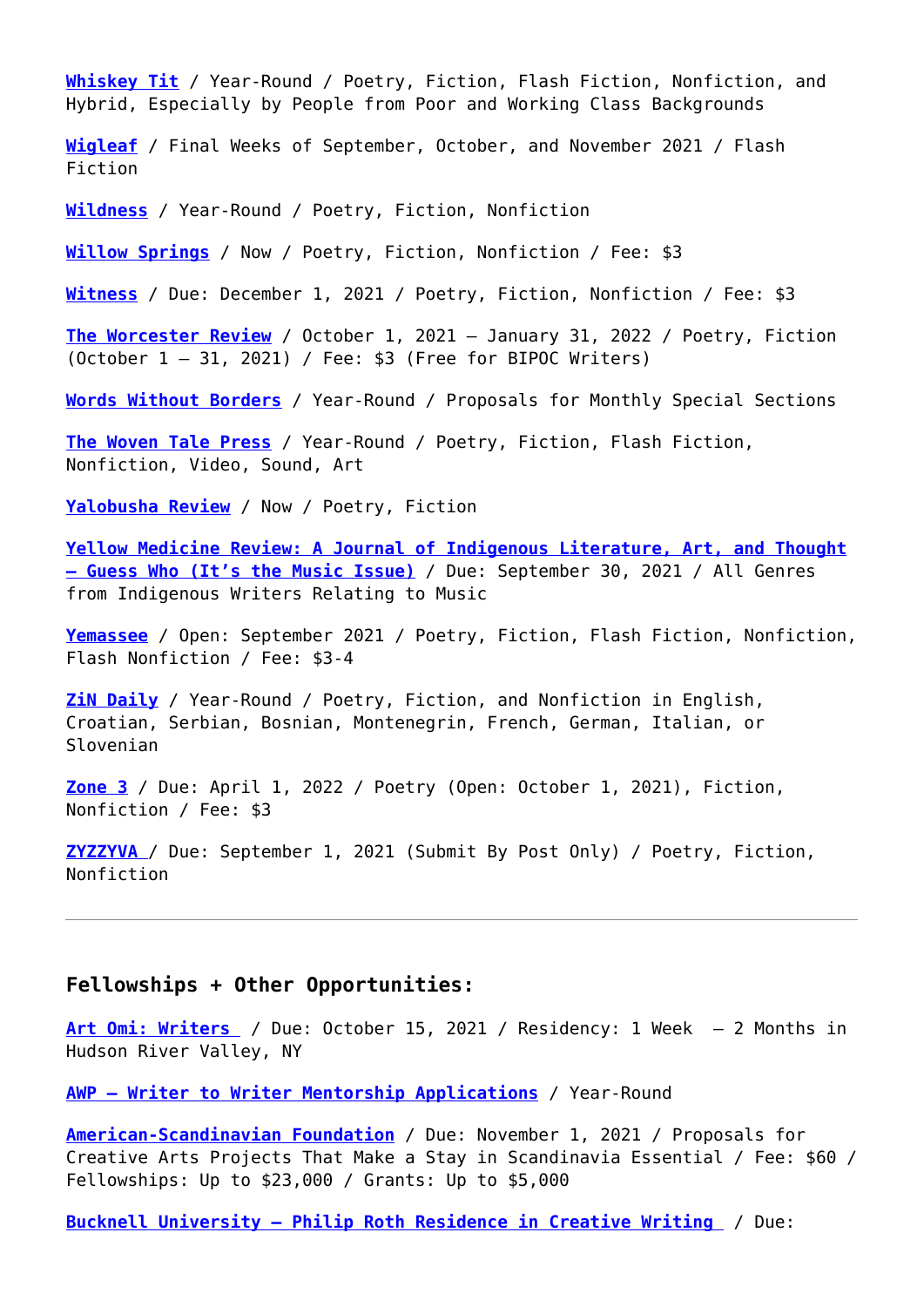February 1, 2022 / Fellowship: \$5,000 + Lodging

**[Bucknell University — Stadler Fellowship](https://www.bucknell.edu/academics/beyond-classroom/academic-centers-institutes/stadler-center-poetry-literary-arts/programs-residencies/stadler-fellowships)** / Due: December 1, 2021 / Fellowship: \$33,000 + Position at Stadler Center for Poetry or Editing for West Branch

**[Coffee House Press – Internships](https://coffeehousepress.org/pages/internships)** / September 15 – November 1, 2021 / Internship: 12-15 Hours per Week Remotely from September to December, 2021 / Stipend: \$700

**[Hambidge Creative Residency](http://www.hambidge.org/application.html)** / Due: September 15, 2021 / Fee: \$30 / Residency: 2-8 Weeks in Blue Ridge Mountains, GA / Residency Fee: \$250/Week (Fellowships Available)

**[Jentel Writing and Visual Arts Residencies](https://jentelartistresidency.submittable.com/submit)** / Due: September 15, 2021; October 1, 2021 – January 15, 2022 / Fee: \$30 / Residency: 1 Month Near Bighorn Mountains, WY + \$400/Month

**[Kimmel Harding Nelson Center for the Arts](https://www.khncenterforthearts.org/residency/how-apply)** / Due: September 1, 2021; November 1, 2021 – March 1, 2022 / Fee: \$35 / Residency: 2-8 Weeks in Nebraska City + \$100 per Week

**[Looking Glass Rock Writers' Conference](https://www.lgrwc.org/apply)** / Due: December 1, 2021 / Conference: May 19-22, 2022 in Brevard, NC / Conference Fee: \$475 (No Housing) \$550 (With Housing) / Scholarships Available

**[Millay Colony](https://millayarts.submittable.com/submit)** / Residency / Due: October 1, 2021 / Fee: \$40 / Residency: Up to 1 Month in Austerlitz, NY

**[National Endowment for the Arts — Translation Fellowships](https://www.arts.gov/grants/translation-projects/application-calendar)** / Due: January 2, 2022 / Grants: Up to \$25,000

**[The Oxford American — Jeff Baskin Editorial Internship](https://www.oxfordamerican.org/about/fellowship)** / Year-Round (Due: November 15, 2021 for January 2022 Internships) / Internship: \$2,500 / Remote

**[PEN Center USA – The PEN/Robert J. Dau Short Story Prize for Emerging](https://pen.org/pen-dau-short-story-prize/) [Writers](https://pen.org/pen-dau-short-story-prize/)** / Due: November 15, 2021 / Fiction / Prize: \$2,000 + Publication in Anthology Released by Catapult

**[Phillips Exeter Academy– George Bennett Fellowship](https://www.exeter.edu/about-us/career-opportunities/fellowships/writer-residence-george-bennett-fellowship)** / Due: September 30, 2021 / Poetry, Fiction, Nonfiction, Drama / Fee: \$15 / Fellowship: \$15,570 + Housing + Medical/Dental Insurance

**[San José State University — Steinbeck Fellowship in Creative Writing](https://www.sjsu.edu/steinbeck/fellows/steinbeckfellows_apply/index.html)** / Due: January 3, 2022 / Fiction, Drama, Nonfiction, Biography / Fellowship: \$15,000

**[Stanford University — Stegner Fellowship](http://creativewriting.stanford.edu/about-the-fellowship)** / Due: December 1, 2021 / Poetry, Fiction / Fee: \$85 / Fellowship: 2 Years at Stanford + \$43,000 Per Year

**[Ucross Foundation Writer's Residency \(Spring Session\)](https://www.ucrossfoundation.org/)** / Due: September 1, 2021 / Poetry, Fiction, Nonfiction / Fee: \$40 (Free for Native American Writers) / Residency: 2-6 Weeks in Sheridan, WY